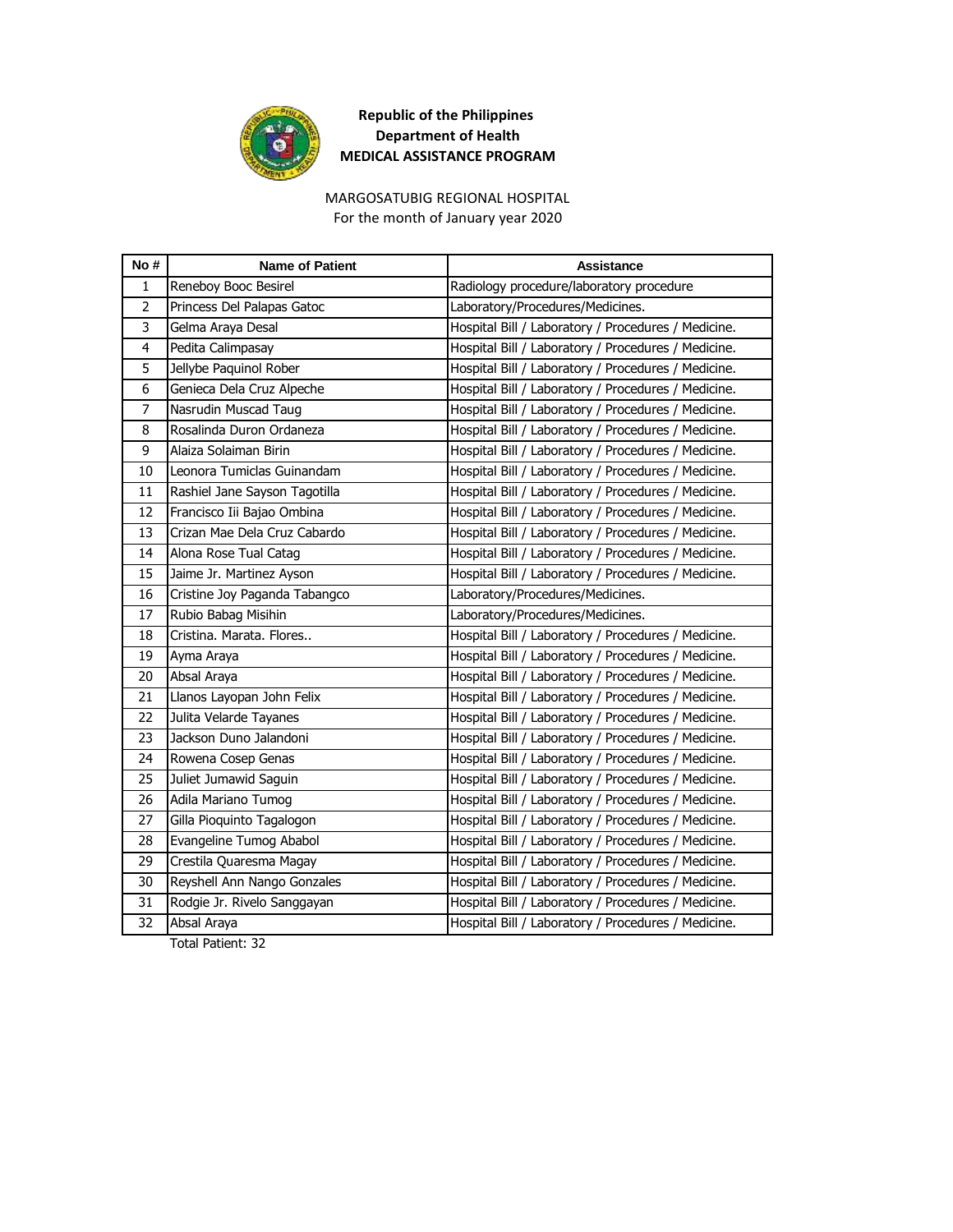

For the month of February year 2020

**No # Name of Patient Assistance**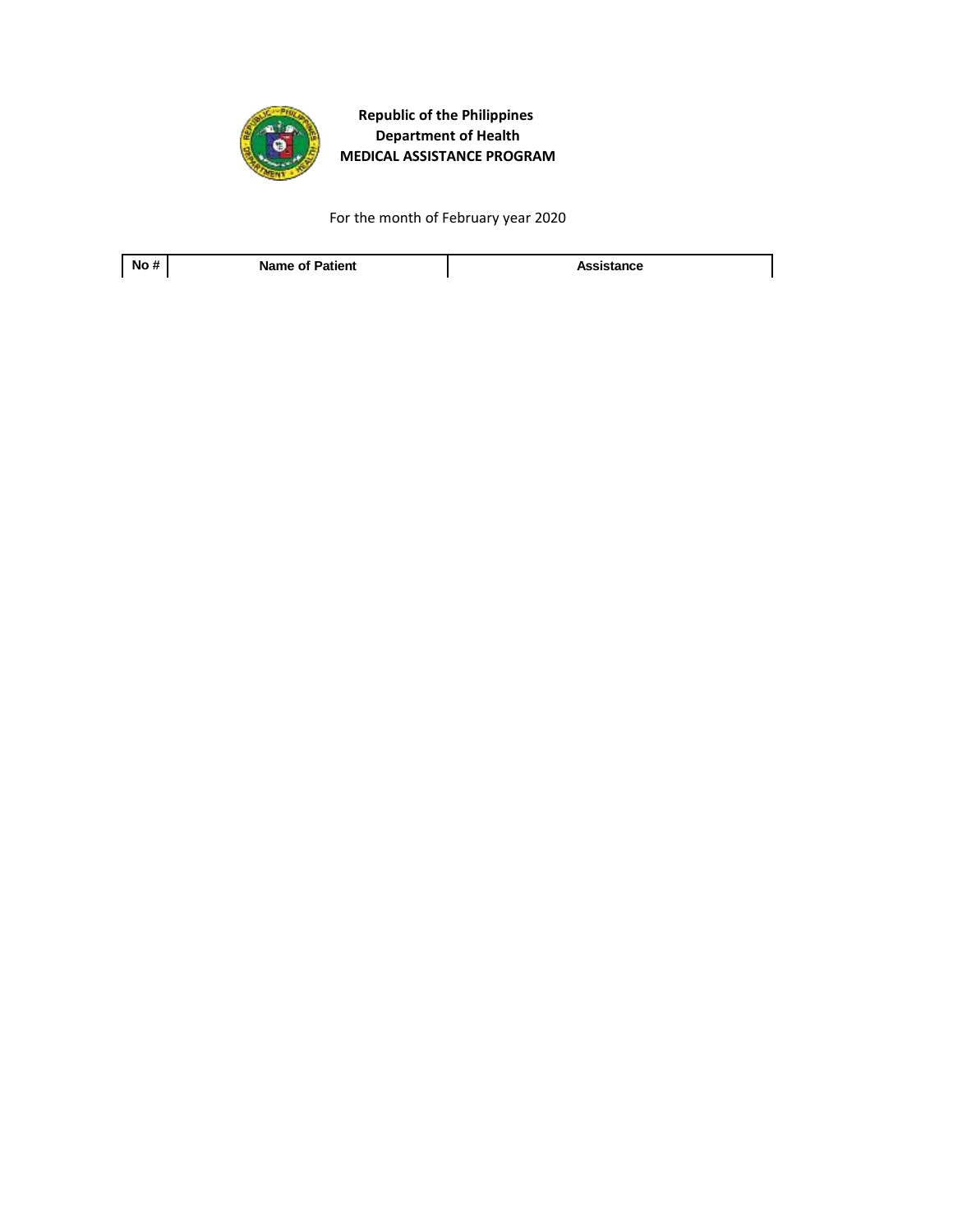

#### MARGOSATUBIG REGIONAL HOSPITAL

For the month of March year 2020

| No#            | <b>Name of Patient</b>          | Assistance                          |
|----------------|---------------------------------|-------------------------------------|
|                |                                 | <b>Medicines</b>                    |
| $\mathbf{1}$   | Sarroh Judani Isnani            | <b>Hospital Bills</b>               |
|                |                                 | X-ray / ECG / Laboratory Procedures |
| $\mathcal{P}$  | James Galorio Alibasa           | <b>Medicines</b>                    |
|                |                                 | <b>Hospital Bills</b>               |
| 3              | Albert Gabasan Banagan          | <b>Medicines</b>                    |
|                |                                 | <b>Hospital Bills</b>               |
| 4              | Melkusin Salawaddin Mohammad    | <b>Medicines</b>                    |
|                |                                 | <b>Hospital Bills</b>               |
| 5              | Airelyn Salvador Mayo           | <b>Medicines</b>                    |
|                |                                 | <b>Hospital Bills</b>               |
| 6              | Mary Grace Nalam Ende           | <b>Medicines</b>                    |
|                |                                 | <b>Hospital Bills</b>               |
| $\overline{7}$ | Lovely Princess Tugas Maglasang | <b>Medicines</b>                    |
|                |                                 | <b>Hospital Bills</b>               |
| 8              | Junmer Dian Navarez             | <b>Medicines</b>                    |
|                |                                 | <b>Hospital Bills</b>               |
| 9              | Anisah Manguda Datulaita        | <b>Medicines</b>                    |
|                |                                 | <b>Hospital Bills</b>               |
| 10             | Danrey Etom Dasigao             | <b>Medicines</b>                    |
|                |                                 | <b>Hospital Bills</b>               |
| 11             | Barven Selaras Palmero          | <b>Hospital Bills</b>               |
| 12             | Atasha Phiona Fabro Cedeoo      | <b>Medicines</b>                    |
|                |                                 | <b>Hospital Bills</b>               |
| 13             | Marilyn Papa Oporto             | <b>Hospital Bills</b>               |

Total Patient: 13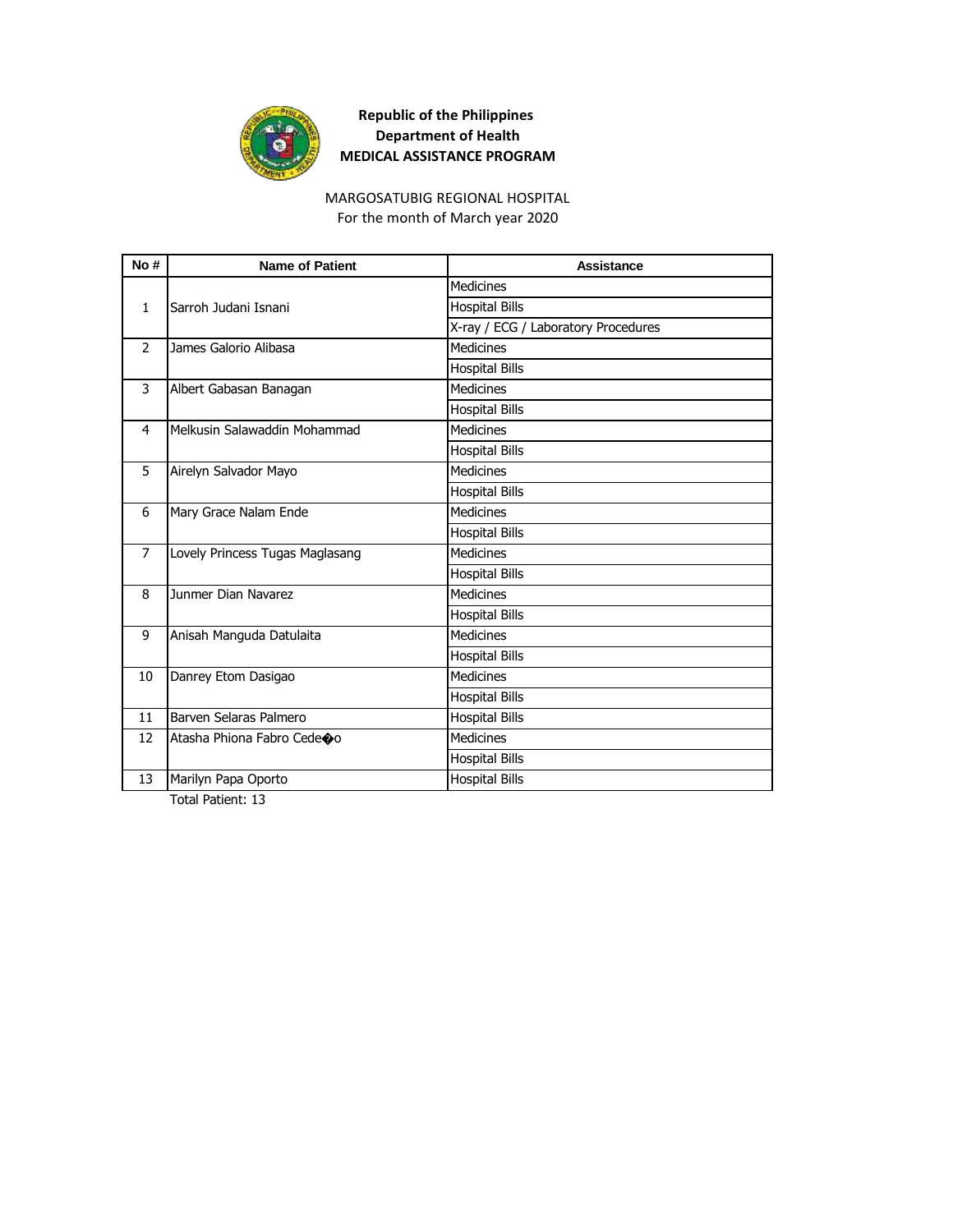

#### MARGOSATUBIG REGIONAL HOSPITAL

For the month of April year 2020

| No#            | <b>Name of Patient</b>         | Assistance                                          |
|----------------|--------------------------------|-----------------------------------------------------|
| 1              | Edita Lumo Jumriya             | Hospital Bill / Laboratory / Procedures / Medicine. |
| $\overline{2}$ | Eliezer Estenzo Dumdum         | Hospital bills / Medicines.                         |
| 3              | Mcgyver Bello Bandal           | Hospital Bill / Laboratory / Procedures / Medicine. |
| 4              | Florida Salvador Rivera        | Hospital Bill / Laboratory / Procedures / Medicine. |
| 5              | Felesyl Aliyacyac Largo        | Hospital Bill / Laboratory / Procedures / Medicine. |
| 6              | Felipa Garcia Tolentino        | Hospital Bill / Laboratory / Procedures / Medicine. |
| 7              | Reinna Mae Tadiongan Tagapan   | Hospital Bill / Laboratory / Procedures / Medicine. |
| 8              | Aisa Pogate Canane             | Hospital Bill / Laboratory / Procedures / Medicine. |
| 9              | Cristal Hinutan Diocson        | Hospital Bill / Laboratory / Procedures / Medicine. |
| 10             | Edlyn Oporto Mondido           | Hospital Bill / Laboratory / Procedures / Medicine. |
| 11             | Jocelyn Aurio Tuwawa           | Hospital Bill / Laboratory / Procedures / Medicine. |
| 12             | Alzheef Dagandang Tugal        | Hospital Bill / Laboratory / Procedures / Medicine. |
| 13             | Rogie Ombog Tanga              | Hospital Bill / Laboratory / Procedures / Medicine. |
| 14             | Tita R Burburan                | Hospital Bill / Laboratory / Procedures / Medicine. |
| 15             | Jefrey Mamadod Lood            | Hospital Bill / Laboratory / Procedures / Medicine. |
| 16             | Lanjawi Vicenta Jakani         | Hospital Bill / Laboratory / Procedures / Medicine. |
| 17             | Ebrahim Ladias Somlay          | Hospital Bill / Laboratory / Procedures / Medicine. |
| 18             | Nelita Candelanza Bernardo     | Hospital Bill / Laboratory / Procedures / Medicine. |
| 19             | Enalyn Alhas Lucena            | Hospital Bill / Laboratory / Procedures / Medicine. |
| 20             | Casimero Camingao Sarmiento    | Hospital Bill / Laboratory / Procedures / Medicine. |
| 21             | Tito Labuan Bagalanon          | Hospital Bill / Laboratory / Procedures / Medicine. |
| 22             | Erlinda Gallaposo Carator      | Hospital Bill / Laboratory / Procedures / Medicine. |
| 23             | Jonathan Paragas Mariano       | Hospital Bill / Laboratory / Procedures / Medicine. |
| 24             | Saniboy Tonggayan Gabule       | Hospital Bill / Laboratory / Procedures / Medicine. |
| 25             | Alfarissy Samson Radjani       | Hospital Bill / Laboratory / Procedures / Medicine. |
| 26             | Gloria Saromines Polosan       | Hospital Bill / Laboratory / Procedures / Medicine. |
| 27             | Ailyn Robles Pate $\bigcirc$ o | Hospital Bill / Laboratory / Procedures / Medicine. |
| 28             | Bernalyn Villanueva Almacen    | Hospital Bill / Laboratory / Procedures / Medicine. |
| 29             | Roy Bonggo Gumaling            | Hospital Bill / Laboratory / Procedures / Medicine. |
| 30             | Ruth Tilitili Atil             | Hospital Bill / Laboratory / Procedures / Medicine. |
| 31             | Mary Ann Candelanza Tudtud     | Hospital Bill / Laboratory / Procedures / Medicine. |
| 32             | Florie May Agbon Callido       | Hospital Bill / Laboratory / Procedures / Medicine. |
| 33             | Jorie Shine Eltagon Caburnay   | Hospital Bill / Laboratory / Procedures / Medicine. |
| 34             | Samia Caumpongan Manapad       | Hospital Bill / Laboratory / Procedures / Medicine. |
| 35             | Anna Rose Belero Delos Reyes   | Hospital Bill / Laboratory / Procedures / Medicine. |
| 36             | Jhon Mark Baloro Monsanto.     | Hospital Bill / Laboratory / Procedures / Medicine. |
| 37             | Mariam Inanda Abubakar         | Hospital Bill / Laboratory / Procedures / Medicine. |
| 38             | Regine May Pilapil Ariban      | Hospital Bill / Laboratory / Procedures / Medicine. |
| 39             | Meregine Canumay Gasco         | Hospital Bill / Laboratory / Procedures / Medicine. |
| 40             | Ariane May Mayad Halop         | Hospital Bill / Laboratory / Procedures / Medicine. |
| 41             | Gemper Villegas Handumon       | Hospital Bill / Laboratory / Procedures / Medicine. |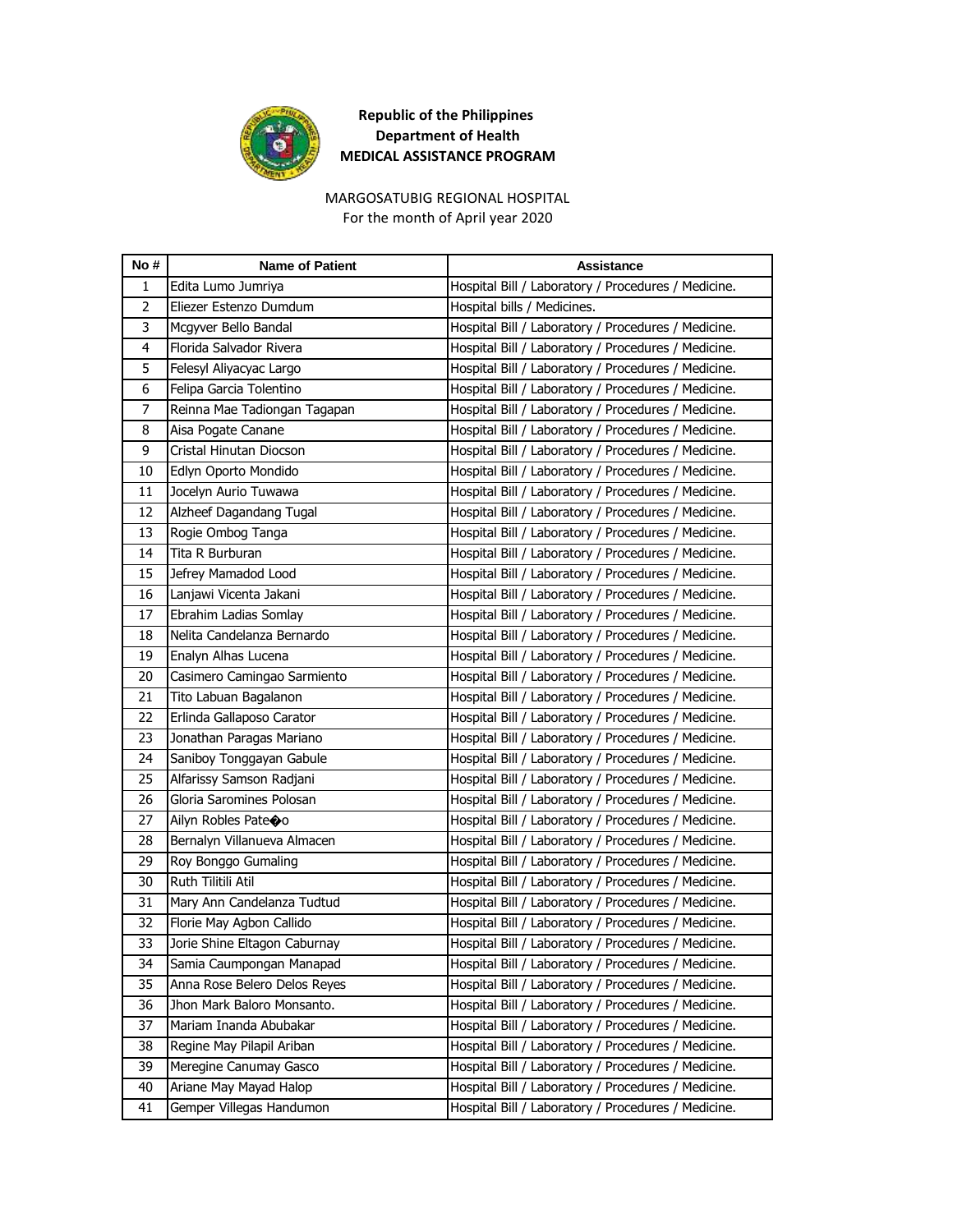| 42 | Mack Brayden Peralta Glang             | Hospital Bill / Laboratory / Procedures / Medicine. |
|----|----------------------------------------|-----------------------------------------------------|
| 43 | Constancio Fuentes Gimpayan            | Hospital Bill / Laboratory / Procedures / Medicine. |
| 44 | Cecilino Albarda Arnoco                | Hospital Bill / Laboratory / Procedures / Medicine. |
| 45 | Cecilino Albarda Arnoco                | Hospital Bill / Laboratory / Procedures / Medicine. |
| 46 | Salama Akil Emam                       | Hospital Bill / Laboratory / Procedures / Medicine. |
| 47 | Maria Fe Ricohermoso Tinoy             | Hospital Bill / Laboratory / Procedures / Medicine. |
| 48 | Angeline Ursal Mangubat                | Hospital Bill / Laboratory / Procedures / Medicine. |
| 49 | Key Ariel Langgaman Tandal             | Hospital Bill / Laboratory / Procedures / Medicine. |
| 50 | Rina Langgas Andang                    | Hospital Bill / Laboratory / Procedures / Medicine. |
| 51 | Merlyn Lautan Lolong                   | Hospital Bill / Laboratory / Procedures / Medicine. |
| 52 | Lily Bonggo Ito                        | Hospital Bill / Laboratory / Procedures / Medicine. |
| 53 | Carlito Pangilamon Pansib              | Hospital Bill / Laboratory / Procedures / Medicine. |
| 54 | Lelit Mansanadez Pobadora              | Hospital Bill / Laboratory / Procedures / Medicine. |
| 55 | Maileen Maglangit Tuazon               | Hospital Bill / Laboratory / Procedures / Medicine. |
| 56 | Welrose Mamantal Sumatra               | Hospital Bill / Laboratory / Procedures / Medicine. |
| 57 | Rona Alviar Flores                     | Hospital Bill / Laboratory / Procedures / Medicine. |
| 58 | Emilie Yap Miparanum                   | Hospital Bill / Laboratory / Procedures / Medicine. |
| 59 | Alona Ombang Siton                     | Hospital Bill / Laboratory / Procedures / Medicine. |
| 60 | Aida Acala Alvarez                     | Hospital Bill / Laboratory / Procedures / Medicine. |
| 61 | Teresita Mera Watimar                  | Hospital Bill / Laboratory / Procedures / Medicine. |
| 62 | Elenita Parone Paquinol                | Hospital Bill / Laboratory / Procedures / Medicine. |
| 63 | Bea Hustiya Masayari                   | Hospital Bill / Laboratory / Procedures / Medicine. |
| 64 | Jerson Garcia Macasling                | Hospital Bill / Laboratory / Procedures / Medicine. |
| 65 | Tequia Galamon Lapar                   | Hospital Bill / Laboratory / Procedures / Medicine. |
| 66 | Leah Davin Maghanoy                    | Hospital Bill / Laboratory / Procedures / Medicine. |
| 67 | James Patrick Sa $\bullet$ ado Ligutom | Hospital Bill / Laboratory / Procedures / Medicine. |
|    |                                        |                                                     |
|    |                                        |                                                     |
| 68 | Gian Eway Gordo                        | Hospital Bill / Laboratory / Procedures / Medicine. |
| 69 | Jayson Alburo Ello                     | Hospital Bill / Laboratory / Procedures / Medicine. |
| 70 | Patricia Canapi Bagie                  | Hospital Bill / Laboratory / Procedures / Medicine. |
| 71 | Cornillo Daligang Tambac               | Hospital Bill / Laboratory / Procedures / Medicine. |
| 72 | Junel Sulit Tura                       | Hospital Bill / Laboratory / Procedures / Medicine. |
| 73 | Susana Yba $\bigcirc$ ez Sabala        | Hospital Bill / Laboratory / Procedures / Medicine. |
| 74 | Dexter Francisco Go                    | Hospital Bill / Laboratory / Procedures / Medicine. |
| 75 | Elecia Anlag Sugo                      | Hospital Bill / Laboratory / Procedures / Medicine. |
| 76 | Jovie Yosores Sopeter                  | Hospital Bill / Laboratory / Procedures / Medicine. |
| 77 | Jelmy Arabis Taballeja                 | Hospital Bill / Laboratory / Procedures / Medicine. |
| 78 | Jhon Mark Arabe Embudo                 | Hospital Bill / Laboratory / Procedures / Medicine. |
| 79 | Alkhadar Edris Tumanggong              | Hospital Bill / Laboratory / Procedures / Medicine. |
| 80 | Aiken Dahap Linobo                     | Hospital Bill / Laboratory / Procedures / Medicine. |
| 81 | Arvita Lusay Arnoco                    | Hospital Bill / Laboratory / Procedures / Medicine. |
| 82 | Chary Palacain Saga                    | Hospital Bill / Laboratory / Procedures / Medicine. |
| 83 | Mohabil Lolita Sahabi                  | Hospital Bill / Laboratory / Procedures / Medicine. |
| 84 | Lucrecio Villanueva Omas               | Hospital Bill / Laboratory / Procedures / Medicine. |
| 85 | Belmar Cabunoc Lobo                    | Hospital Bill / Laboratory / Procedures / Medicine. |
| 86 | Pedita Calimpasay                      | Hospital Bill / Laboratory / Procedures / Medicine. |
| 87 | Nelinita Soboc Maumbang                | Hospital Bill / Laboratory / Procedures / Medicine. |
| 88 | Mae Panis Donde                        | Hospital Bill / Laboratory / Procedures / Medicine. |
| 89 | Nasra Mohammad Alpha                   | Hospital Bill / Laboratory / Procedures / Medicine. |
| 90 | Realyn Braquil Padayhag                | Hospital Bill / Laboratory / Procedures / Medicine. |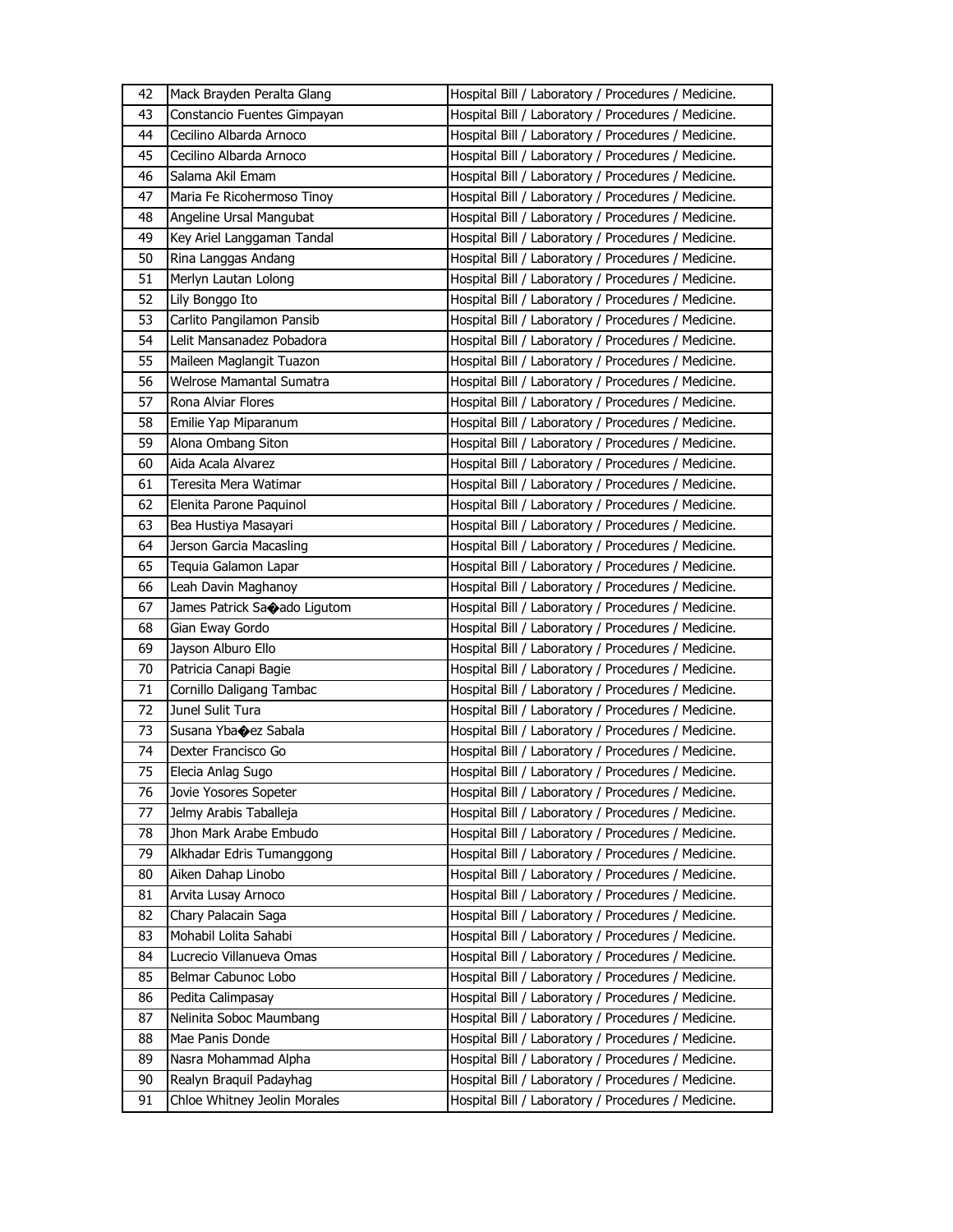| 92  | Vesitacion Burlat Catamco      | Hospital Bill / Laboratory / Procedures / Medicine. |
|-----|--------------------------------|-----------------------------------------------------|
| 93  | Ana Labad Aclo                 | Hospital Bill / Laboratory / Procedures / Medicine. |
| 94  | Claudio Damayan Villaren       | Hospital Bill / Laboratory / Procedures / Medicine. |
| 95  | Sixto Tayrus Lumacad           | Hospital Bill / Laboratory / Procedures / Medicine. |
| 96  | Riona Rubio Rio                | Hospital Bill / Laboratory / Procedures / Medicine. |
| 97  | Alvin Jr Belvar Mondido        | Hospital Bill / Laboratory / Procedures / Medicine. |
| 98  | Artemio Juguilon Abingosa      | Hospital Bill / Laboratory / Procedures / Medicine. |
| 99  | Leodel Banghulot Ventura       | Hospital Bill / Laboratory / Procedures / Medicine. |
| 100 | Lorefe Nadonza Maagad          | Hospital Bill / Laboratory / Procedures / Medicine. |
| 101 | Jimuel Ehorpe Sabuelo          | Hospital Bill / Laboratory / Procedures / Medicine. |
| 102 | Jeorjen Cedeoo Estabas         | Hospital Bill / Laboratory / Procedures / Medicine. |
| 103 | Manilyn Caliso Rojas           | Hospital Bill / Laboratory / Procedures / Medicine. |
| 104 | Eupretes O Mi�ao               | Hospital Bill / Laboratory / Procedures / Medicine. |
| 105 | Alfaizal Bandahala Damang      | Hospital Bill / Laboratory / Procedures / Medicine. |
| 106 | Priscil Remedios Biol          | Hospital Bill / Laboratory / Procedures / Medicine. |
| 107 | Esterlita Sayson Pangga        | Hospital Bill / Laboratory / Procedures / Medicine. |
| 108 | Marilao Ynot Dagohoy           | Hospital Bill / Laboratory / Procedures / Medicine. |
| 109 | Lister Doma Pardillo           | Hospital Bill / Laboratory / Procedures / Medicine. |
| 110 | Genelyn Calunod Cueto          | Hospital Bill / Laboratory / Procedures / Medicine. |
| 111 | Rosalina Hintapan Delos Reyes. | Hospital Bill / Laboratory / Procedures / Medicine. |
| 112 | Honey Jane Colipano Navarro    | Hospital Bill / Laboratory / Procedures / Medicine. |
| 113 | Jesusa Allaba Tizon            | Hospital Bill / Laboratory / Procedures / Medicine. |
| 114 | Raselyn Labrado Garing         | Hospital Bill / Laboratory / Procedures / Medicine. |
| 115 | Analyn Badaran Ladra           | Hospital Bill / Laboratory / Procedures / Medicine. |
| 116 | Nasrah Fermin Nian             | Hospital Bill / Laboratory / Procedures / Medicine. |
| 117 | Haryl Salinas Dinopol          | Hospital Bill / Laboratory / Procedures / Medicine. |
| 118 | Ericxan Bacatcho Baro          | Hospital Bill / Laboratory / Procedures / Medicine. |
| 119 | Abegail Collamat Quiapo        | Hospital Bill / Laboratory / Procedures / Medicine. |
| 120 | Jalti Nolsiya Sulohan          | Hospital Bill / Laboratory / Procedures / Medicine. |
| 121 | Edna Tomindog Angcala          | Hospital Bill / Laboratory / Procedures / Medicine. |
| 122 | Samer Maranao Gadong           | Hospital Bill / Laboratory / Procedures / Medicine. |
| 123 | Jovanne Beton Taguiab          | Hospital Bill / Laboratory / Procedures / Medicine. |
| 124 | Pede Ayuma Noe                 | Hospital Bill / Laboratory / Procedures / Medicine. |
| 125 | Charlene Mae Hamili Mendoza    | Hospital Bill / Laboratory / Procedures / Medicine. |
| 126 | Imelda Ganabes Gocela          | Hospital Bill / Laboratory / Procedures / Medicine. |
| 127 | Ginalyn Culminas Masayon       | Fistula installation / Laboratory / Dialysis.       |
| 128 | Josielita Ato Lorenzo          | Hospital Bill / Laboratory / Procedures / Medicine. |
| 129 | Merlyna Superales Gabule       | Hospital Bill / Laboratory / Procedures / Medicine. |
| 130 | Babie Joy Cabungcag Ansing     | Hospital Bill / Laboratory / Procedures / Medicine. |
| 131 | Erlinda Gong Combao            | Hospital Bill / Laboratory / Procedures / Medicine. |
| 132 | Marciano Jr Colipano Navarro   | Hospital Bill / Laboratory / Procedures / Medicine. |
| 133 | Krisha Marie Gabales Ursal     | Hospital Bill / Laboratory / Procedures / Medicine. |
| 134 | Fatima Dagadas Dres            | Hospital Bill / Laboratory / Procedures / Medicine. |
| 135 | Charita Ocno Calisang          | Hospital Bill / Laboratory / Procedures / Medicine. |
| 136 | Aurea Dumalagan Pangasinan     | Hospital Bill / Laboratory / Procedures / Medicine. |
| 137 | Meriam Bahande Abordonado      | Hospital Bill / Laboratory / Procedures / Medicine. |
| 138 | Hermohinis Bangis Omongos      | Hospital Bill / Laboratory / Procedures / Medicine. |
| 139 |                                | Hospital Bill / Laboratory / Procedures / Medicine. |
|     | Ivy Jane Dano Caong            |                                                     |
| 140 | Gloria Jabian Alba�a           | Hospital Bill / Laboratory / Procedures / Medicine. |
| 141 | Mary Jane Hubid Baing          | Hospital Bill / Laboratory / Procedures / Medicine. |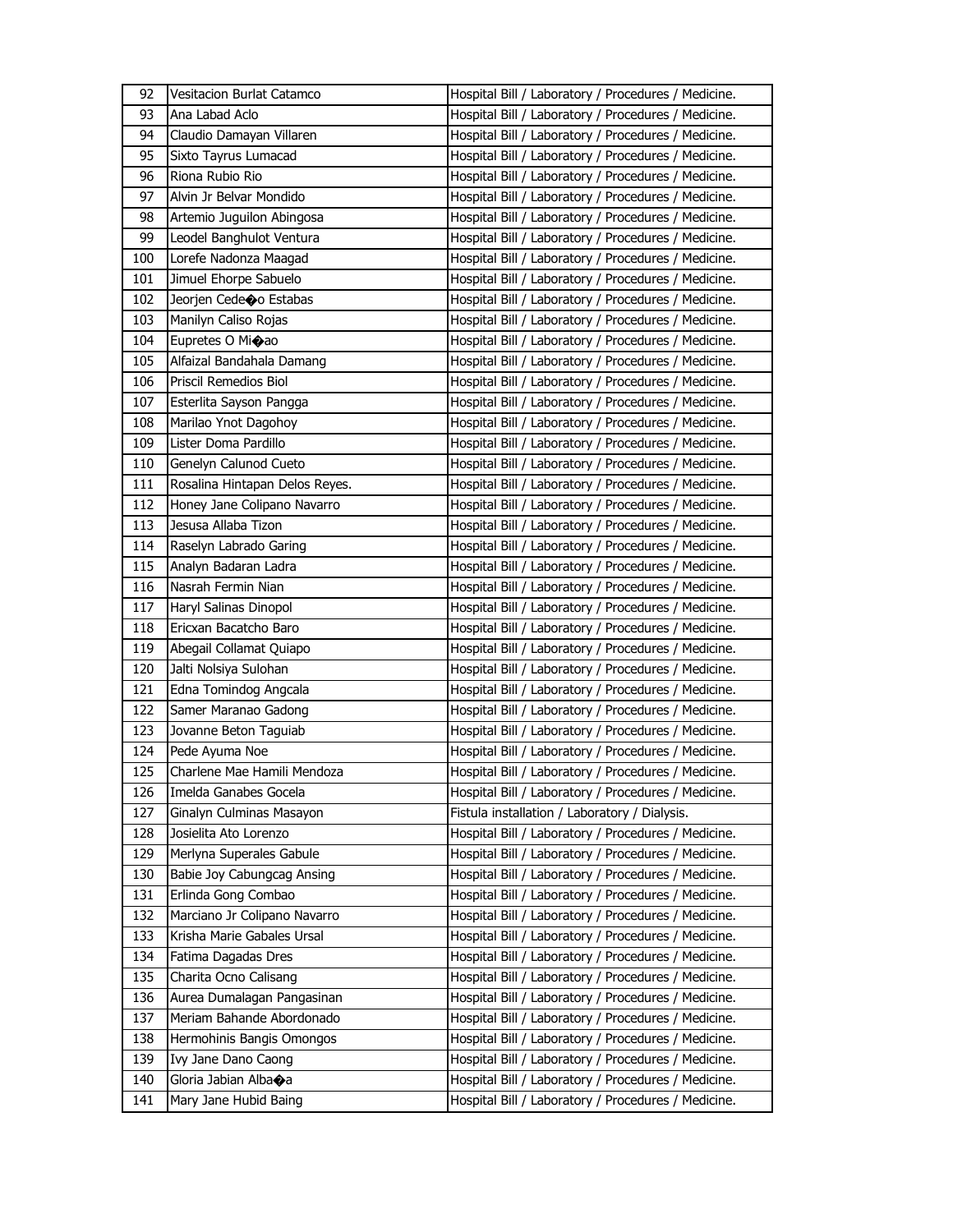| 142 | Lina Supe Luntad              | Hospital Bill / Laboratory / Procedures / Medicine.   |
|-----|-------------------------------|-------------------------------------------------------|
| 143 | Kate Ashey Solijon Abando     | Hospital Bill / Laboratory / Procedures / Medicine.   |
| 144 | Jonathan Gutierez De Aquino   | Hospital Bill / Laboratory / Procedures / Medicine.   |
| 145 | Sheryl Lico Pino              | Hospital Bill / Laboratory / Procedures / Medicine.   |
| 146 | Marlon Robles Guiya           | Hospital Bill / Laboratory / Procedures / Medicine.   |
| 147 | Jocy Merida Ordeniza          | Hospital Bill / Laboratory / Procedures / Medicine.   |
| 148 | Racmon Dianon                 | Hospital Bill / Laboratory / Procedures / Medicine.   |
| 149 | Nirissa Mohamad Idris         | Hospital Bill / Laboratory / Procedures / Medicine.   |
| 150 | Aisa Lampasan Ating           | Hospital Bill / Laboratory / Procedures / Medicine.   |
| 151 | Angel Mae Sanggayan Alcontin  | Hospital Bill / Laboratory / Procedures / Medicine.   |
| 152 | Michael Mogalin Mamintas      | Hospital Bill / Laboratory / Procedures / Medicine.   |
| 153 | Dolly Pipito Cabahug          | Hospital Bill / Laboratory / Procedures / Medicine.   |
| 154 | Alger Cosedo Isidro           | Hospital Bill / Laboratory / Procedures / Medicine.   |
| 155 | Razzel Joy Fernandez Colipano | Hospital Bill / Laboratory / Procedures / Medicine.   |
| 156 | Norainie Sinsao Dapat         | Hospital Bill / Laboratory / Procedures / Medicine.   |
| 157 | Cenilyn Alcomendras Albarico  | Hospital Bill / Laboratory / Procedures / Medicine.   |
| 158 | Angelito Ferrer Aquino.       | Hospital Bill / Laboratory / Procedures / Medicine.   |
| 159 | Dilo Salem Salibay            | Hospital Bill / Laboratory / Procedures / Medicine.   |
| 160 | Fernando Remeticado Bataluna  | Hospital Bill / Laboratory / Procedures / Medicine.   |
| 161 | Loedy Me Ortilano Tumubos     | Hospital Bill / Laboratory / Procedures / Medicine.   |
| 162 | Gabriel Masong Lazona         | Hospital Bill / Laboratory / Procedures / Medicine.   |
| 163 | Jonard Nuena Adactar          | Hospital Bill / Laboratory / Procedures / Medicine.   |
| 164 | Cristel Jane Angeles Mejos    | Hospital Bill / Laboratory / Procedures / Medicine.   |
| 165 | Romelito Moriente Taala       | Hospital Bill / Laboratory / Procedures / Medicine.   |
| 166 | Aquilina Malanao Ganding      | Hospital Bill / Laboratory / Procedures / Medicine.   |
| 167 | Rubaisa Alibasa Berin         | Hospital Bill / Laboratory / Procedures / Medicine.   |
| 168 | Benita Neri Maito             | Hospital Bill / Laboratory / Procedures / Medicine.   |
| 169 | Justin Gedorio Manggob        | Hospital Bill / Laboratory / Procedures / Medicine.   |
| 170 | Tanner Somosao Nanding        | Hospital Bill / Laboratory / Procedures / Medicine.   |
| 171 | Nilo Paslon Eran              | Hospital Bill / Laboratory / Procedures / Medicine.   |
| 172 | Mariam Portabes Glang         | Hospital Bill / Laboratory / Procedures / Medicine.   |
| 173 | Lolita Catamco Antigue        | Hospital Bill / Laboratory / Procedures / Medicine.   |
| 174 | Windy Lahoy Miraveles         | Hospital Bill / Laboratory / Procedures / Medicine.   |
| 175 | Axcel Loberanes Pornia        | Hospital Bill / Laboratory / Procedures / Medicine.   |
| 176 | Jay-ar Putal Cosep            | Hospital Bill / Laboratory / Procedures / Medicine.   |
| 177 | Julie Mae Nacion Ocay         | Hospital Bill / Laboratory / Procedures / Medicine.   |
| 178 | Normelita Baud Sayon          | Hospital Bill / Laboratory / Procedures / Medicine.   |
| 179 | Christian Manlunas Gation     | Hospital Bill / Laboratory / Procedures / Medicine.   |
| 180 | Eleonor Sibayan Genetiano     | HOSPITAL BILL / ANGIOGRAM / PROCEDURE /<br>MEDICINES. |
| 181 | Ramon Alsa Tolentino          | Hospital Bill / Laboratory / Procedures / Medicine.   |
| 182 | Aljon Arnates Vergas          | Hospital Bill / Laboratory / Procedures / Medicine.   |
| 183 | Andree Lagon Arquita          | Hospital Bill / Laboratory / Procedures / Medicine.   |
| 184 | Marcelo Lasola Enoc           | Hospital Bill / Laboratory / Procedures / Medicine.   |
| 185 | Reyna Limbus Nang             | Hospital Bill / Laboratory / Procedures / Medicine.   |
| 186 | Loreto Jr Lae Reynaldo        | Hospital Bill / Laboratory / Procedures / Medicine.   |
| 187 | Zaldy Pugoy Dela Cerna        | Hospital Bill / Laboratory / Procedures / Medicine.   |
| 188 | Virgilio Tambagel Hatad       | Hospital Bill / Laboratory / Procedures / Medicine.   |
| 189 | Aldejar M. Otao               | Hospital Bill / Laboratory / Procedures / Medicine.   |
| 190 | Flaviano Samon Cabalida       | Hospital Bill / Laboratory / Procedures / Medicine.   |
| 191 | Jay Ann Galadlas Jemoya       | Hospital Bill / Laboratory / Procedures / Medicine.   |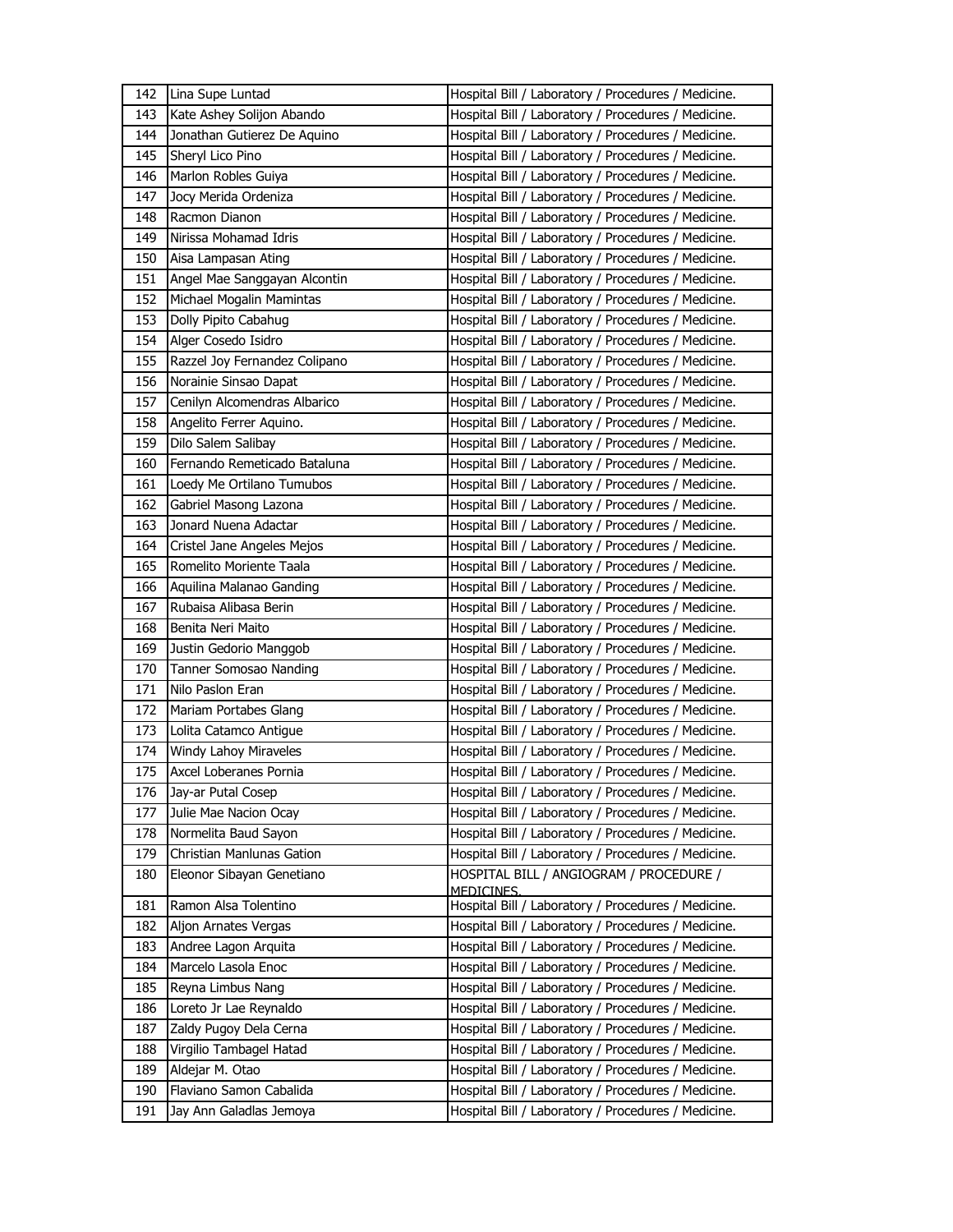| 192 | Elyn Abiso Mandeg              | Medicines                                           |
|-----|--------------------------------|-----------------------------------------------------|
| 193 | Bensal Aliyan Tanhaji          | Hospital Bill / Laboratory / Procedures / Medicine. |
| 194 | Elizabeth Templa Villabito     | Hospital Bill / Laboratory / Procedures / Medicine. |
| 195 | Jemuel Lasduce Atig            | Hospital Bill / Laboratory / Procedures / Medicine. |
| 196 | Richien Roz Apay Navarro       | Hospital Bill / Laboratory / Procedures / Medicine. |
| 197 | Masalana Ronilo Jr Legawan     | Hospital Bill / Laboratory / Procedures / Medicine. |
| 198 | Ramil Pananglitan Caong        | Hospital Bill / Laboratory / Procedures / Medicine. |
| 199 | Norma Tumanda Navarro          | Hospital Bill / Laboratory / Procedures / Medicine. |
| 200 | Jeciel Ann Geneston Paalisbo   | Hospital Bill / Laboratory / Procedures / Medicine. |
| 201 | Joyce Ann Bautao Go            | Hospital Bill / Laboratory / Procedures / Medicine. |
| 202 | Jenelyn Labadan Bajec          | Hospital Bill / Laboratory / Procedures / Medicine. |
| 203 | Hana Otaw Otaw                 | Hospital Bill / Laboratory / Procedures / Medicine. |
| 204 | Cherry Mae Aman Buscato        | Hospital Bill / Laboratory / Procedures / Medicine. |
| 205 | Anisa - Karisma                | Hospital Bill / Laboratory / Procedures / Medicine. |
| 206 | Krystal Jumawan Rosales        | Hospital Bill / Laboratory / Procedures / Medicine. |
| 207 | Alven Jay Cabusas Tambac       | Hospital Bill / Laboratory / Procedures / Medicine. |
| 208 | Jonalyn Bala Aljas             | Hospital Bill / Laboratory / Procedures / Medicine. |
| 209 | Marilou Sanlayan Noval         | Hospital Bill / Laboratory / Procedures / Medicine. |
| 210 | Leopoldo Anghag Impal          | Hospital Bill / Laboratory / Procedures / Medicine. |
| 211 | Jenmar Romo Cahigas            | Hospital Bill / Laboratory / Procedures / Medicine. |
| 212 | Rowenilo Andoy Clarion         | Hospital Bill / Laboratory / Procedures / Medicine. |
| 213 | Antonio Bantacolo Banasco      | Hospital Bill / Laboratory / Procedures / Medicine. |
| 214 | Shanedee Durias Patong         | Hospital Bill / Laboratory / Procedures / Medicine. |
| 215 | Rosilyn Lumilis Monggo         | Hospital Bill / Laboratory / Procedures / Medicine. |
| 216 | Losie Magsayo Ongue            | Hospital Bill / Laboratory / Procedures / Medicine. |
| 217 | John Lester Villadurez Miranda | Hospital Bill / Laboratory / Procedures / Medicine. |
| 218 | Jenelyn Layopan Llanos.        | Hospital Bill / Laboratory / Procedures / Medicine. |
| 219 | Jimmy Malag Mananding          | Hospital Bill / Laboratory / Procedures / Medicine. |
| 220 | Joshua Ponce Aguhar            | Hospital Bill / Laboratory / Procedures / Medicine. |
| 221 | Angelica Ogarte Singol         | Hospital Bill / Laboratory / Procedures / Medicine. |
| 222 | James Emerson Embudo Ogsoc     | Hospital Bill / Laboratory / Procedures / Medicine. |
| 223 | Vivian Cawanan Villamor        | Hospital Bill / Laboratory / Procedures / Medicine. |
| 224 | Jan Ace Lumaad Sillana         | Hospital Bill / Laboratory / Procedures / Medicine. |
| 225 | Helario Jesim Bejerasco        | Hospital Bill / Laboratory / Procedures / Medicine. |
| 226 | James Bulay Pandayan           | Hospital Bill / Laboratory / Procedures / Medicine. |
| 227 | Lisa Seroy Corpin              | Hospital Bill / Laboratory / Procedures / Medicine. |
| 228 | Artemio Patayon Fernandez      | Hospital Bill / Laboratory / Procedures / Medicine. |
| 229 | Ana Duinig Payos               | Hospital Bill / Laboratory / Procedures / Medicine. |
| 230 | Baby Boy - Rojas.              | Hospital Bill / Laboratory / Procedures / Medicine. |
| 231 | Jerra Mae Sumondong Mandawe    | Hospital Bill / Laboratory / Procedures / Medicine. |
| 232 | Gerlie Sumaragao Orlasan       | Hospital Bill / Laboratory / Procedures / Medicine. |
| 233 | Margelyn Galadlas Pasiolan     | Hospital Bill / Laboratory / Procedures / Medicine. |
| 234 | Mandah Pangulima Sabirin       | Hospital Bill / Laboratory / Procedures / Medicine. |
| 235 | Chesca May Sarmiento Dacallos  | Hospital Bill / Laboratory / Procedures / Medicine. |
| 236 | Jovita Guindawan Ojas          | Hospital Bill / Laboratory / Procedures / Medicine. |
| 237 | Allen Mae Balmadres Fuertes    | Hospital Bill / Laboratory / Procedures / Medicine. |
| 238 | Regine Pearl Lesayao Rojas     | Hospital Bill / Laboratory / Procedures / Medicine. |
| 239 | Grace Martinito Ruste          | Hospital Bill / Laboratory / Procedures / Medicine. |
| 240 | Eduardo Nuevo Limsan           | Hospital Bill / Laboratory / Procedures / Medicine. |
| 241 | Roberto Jr Alegado Caoete      | Hospital Bill / Laboratory / Procedures / Medicine. |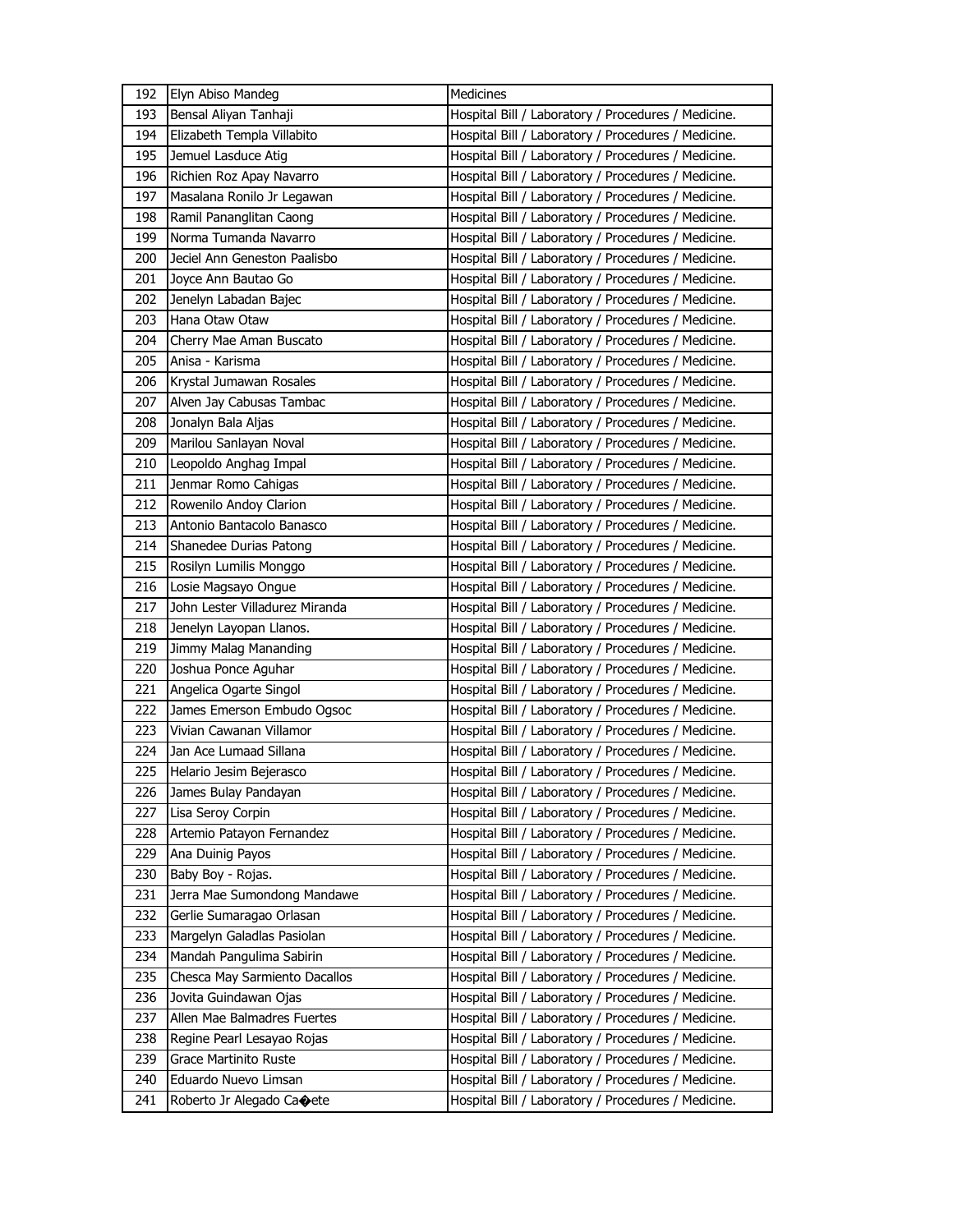| 242 | Mary Cris Godines Miral        | Hospital Bill / Laboratory / Procedures / Medicine. |
|-----|--------------------------------|-----------------------------------------------------|
| 243 | Hepolito Abay-abay Lambo       | Hospital Bill / Laboratory / Procedures / Medicine. |
| 244 | Roric Eroy Penaso              | Hospital Bill / Laboratory / Procedures / Medicine. |
| 245 | Madeleine Go Mabaga            | Hospital Bill / Laboratory / Procedures / Medicine. |
| 246 | Jenny Bacalso Pitogo           | Hospital Bill / Laboratory / Procedures / Medicine. |
| 247 | Sam Mike Butlig Baclaan        | Hospital Bill / Laboratory / Procedures / Medicine. |
| 248 | Matthias Alfie - Abellanida    | Hospital Bill / Laboratory / Procedures / Medicine. |
| 249 | Ebo G Ajarani                  | Hospital Bill / Laboratory / Procedures / Medicine. |
| 250 | Normie Jay Lumiguin Mentay     | Hospital Bill / Laboratory / Procedures / Medicine. |
| 251 | Armida Alabata Elago           | Hospital Bill / Laboratory / Procedures / Medicine. |
| 252 | Charlene- - Ganacan            | Hospital Bill / Laboratory / Procedures / Medicine. |
| 253 | Dindo Ayson Udin               | Hospital Bill / Laboratory / Procedures / Medicine. |
| 254 | Sheryl Agotay Tumatal          | Hospital Bill / Laboratory / Procedures / Medicine. |
| 255 | Alexander Pasgala Emperado     | Hospital Bill / Laboratory / Procedures / Medicine. |
| 256 | Maricel Macalampad Gumaod      | Hospital Bill / Laboratory / Procedures / Medicine. |
| 257 | Jessa Mae Batican Salih        | Hospital Bill / Laboratory / Procedures / Medicine. |
| 258 | Jaynnor Paidomama Abbas        | Hospital Bill / Laboratory / Procedures / Medicine. |
| 259 | Apon Diambrang Laze            | Hospital Bill / Laboratory / Procedures / Medicine. |
| 260 | Lucia Hayagan Sagayno          | Hospital Bill / Laboratory / Procedures / Medicine. |
| 261 | Jhon Cleo Patpat Aoala         | Hospital Bill / Laboratory / Procedures / Medicine. |
| 262 | Vicente Gabo Camiguing         | Hospital Bill / Laboratory / Procedures / Medicine. |
| 263 | Felix Empaynado Valientes      | Hospital Bill / Laboratory / Procedures / Medicine. |
| 264 | Demson Diolan Amparado         | Hospital Bill / Laboratory / Procedures / Medicine. |
| 265 | Raffy-jay Sanggayan Taya       | Hospital Bill / Laboratory / Procedures / Medicine. |
| 266 | Jhoana Vee San Chez Balasi     | Hospital Bill / Laboratory / Procedures / Medicine. |
| 267 | Anabel Candelanza Tabuso       | Hospital Bill / Laboratory / Procedures / Medicine. |
| 268 | Joel Solis Rivera,             | Hospital Bill / Laboratory / Procedures / Medicine. |
| 269 | Anacel Galanan Liwasag         | Hospital Bill / Laboratory / Procedures / Medicine. |
| 270 | Perlita Jerusalem Sale         | Hospital Bill / Laboratory / Procedures / Medicine. |
| 271 | Dido Auguis Handayan           | Hospital Bill / Laboratory / Procedures / Medicine. |
| 272 | Irene Noriega Noriega          | Hospital Bill / Laboratory / Procedures / Medicine. |
| 273 | Ramon Manuel Salvador.         | Hospital Bill / Laboratory / Procedures / Medicine. |
| 274 | Nelen May Samonte Omongos      | Hospital Bill / Laboratory / Procedures / Medicine. |
| 275 | Rosemarie Singue Sanlayan      | Hospital Bill / Laboratory / Procedures / Medicine. |
| 276 | Faida Ara $\bigcirc$ ez Pilare | Hospital Bill / Laboratory / Procedures / Medicine. |
| 277 | John Paul Mabanal Kehek        | Hospital Bill / Laboratory / Procedures / Medicine. |
| 278 | Teresita Doremon Villaren      | Hospital Bill / Laboratory / Procedures / Medicine. |
| 279 | Jenelyn Tagalog Gabinete       | Hospital Bill / Laboratory / Procedures / Medicine. |
| 280 | Rico - Alfeche                 | Hospital Bill / Laboratory / Procedures / Medicine. |
| 281 | Irish Lyn Capa Salinas         | Hospital Bill / Laboratory / Procedures / Medicine. |
| 282 | Ricardo Escal Tabuso           | Hospital Bill / Laboratory / Procedures / Medicine. |
| 283 | Ebelino Pacquiao Lariosa       | Hospital Bill / Laboratory / Procedures / Medicine. |
| 284 | Princess May Garsota Pingcas   | Hospital Bill / Laboratory / Procedures / Medicine. |
| 285 | Reynaldo Sr. Dugho Villegas    | Hospital Bill / Laboratory / Procedures / Medicine. |
| 286 | Marygold Daaco                 | Hospital Bill / Laboratory / Procedures / Medicine. |
| 287 | Iris Maning Godinez            | Hospital Bill / Laboratory / Procedures / Medicine. |
| 288 | Florida Quiapo Cadorna         | Hospital Bill / Laboratory / Procedures / Medicine. |
| 289 | Roselyn Sarcaoga Lara          | Hospital Bill / Laboratory / Procedures / Medicine. |
| 290 | Flordeliza C. Carbonilla       | Hospital Bill / Laboratory / Procedures / Medicine. |
| 291 | Jade Gargot Dadong             | Hospital Bill / Laboratory / Procedures / Medicine. |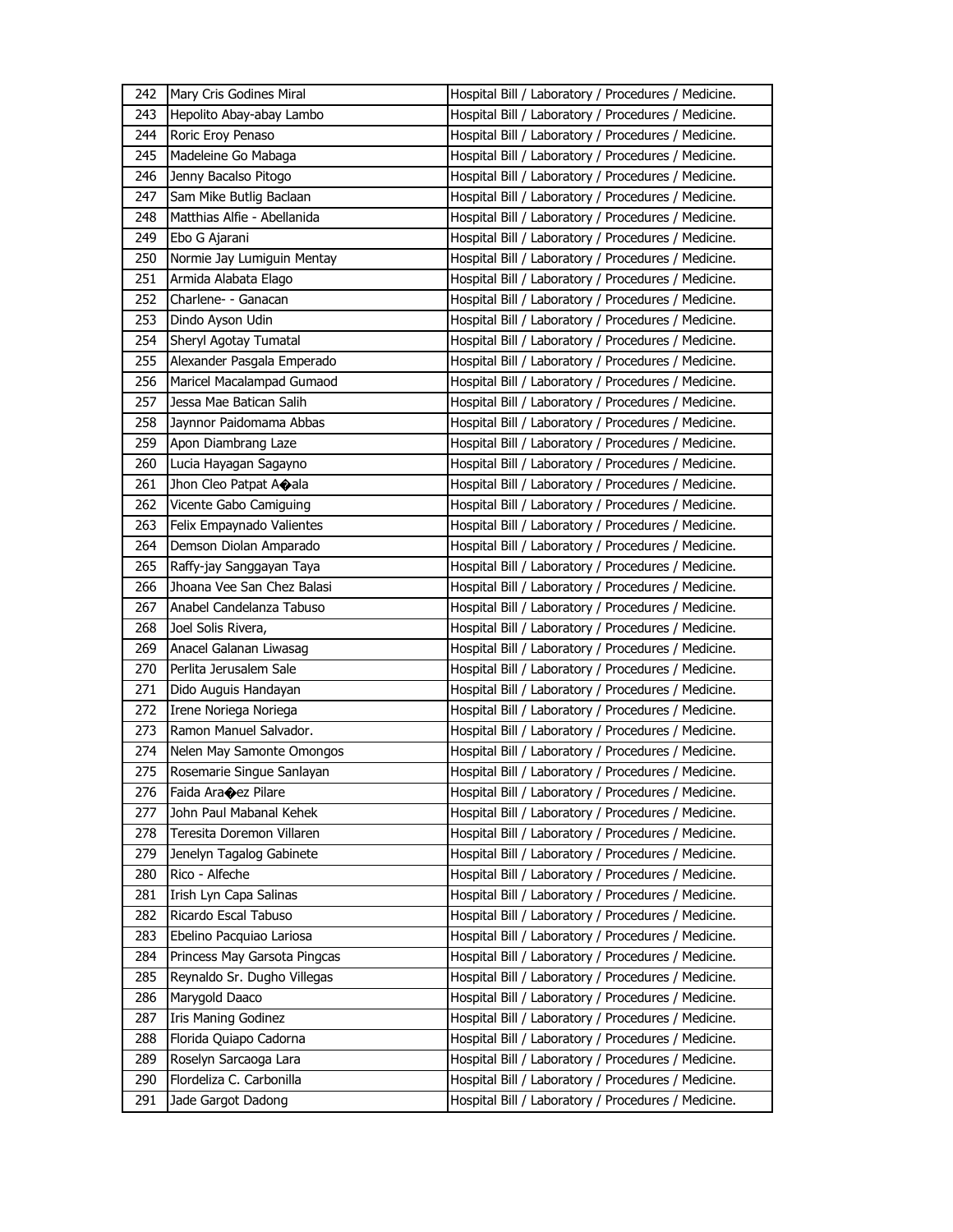| 292 | Rosalie L. Bayeta                    | Hospital Bill / Laboratory / Procedures / Medicine. |
|-----|--------------------------------------|-----------------------------------------------------|
| 293 | Leo Charles L Tigam                  | Hospital Bill / Laboratory / Procedures / Medicine. |
| 294 | Kent Sinco Alburo                    | Hospital Bill / Laboratory / Procedures / Medicine. |
| 295 | Joseph Villarta Lauranilla           | Hospital Bill / Laboratory / Procedures / Medicine. |
| 296 | Willy Canalija Satsat                | Hospital Bill / Laboratory / Procedures / Medicine. |
| 297 | Alaiza Shein Pangilamon Garban       | Hospital Bill / Laboratory / Procedures / Medicine. |
| 298 | Felix Duran Eronico                  | Hospital Bill / Laboratory / Procedures / Medicine. |
| 299 | Renalyn Recla Hapat                  | Hospital Bill / Laboratory / Procedures / Medicine. |
| 300 | Genia Tacder Vergas                  | Hospital Bill / Laboratory / Procedures / Medicine. |
| 301 | Josua Eslais Medico                  | Hospital Bill / Laboratory / Procedures / Medicine. |
| 302 | Custodio B. Gabule                   | Hospital Bill / Laboratory / Procedures / Medicine. |
| 303 | Chrizzia Kaye Tilus Escultor         | Hospital Bill / Laboratory / Procedures / Medicine. |
| 304 | Mandas Anogen Litab                  | Hospital Bill / Laboratory / Procedures / Medicine. |
| 305 | Hazel May Dionaldo Arobello          | Hospital Bill / Laboratory / Procedures / Medicine. |
| 306 | Antonette Ayesha Jade Singson Masong | Hospital Bill / Laboratory / Procedures / Medicine. |
| 307 | Teresita Millosa Millavelez          | Hospital Bill / Laboratory / Procedures / Medicine. |
| 308 | Gracelyn Serrano Ganancial           | Hospital Bill / Laboratory / Procedures / Medicine. |
|     |                                      | <b>Medicines</b>                                    |
| 309 | Delma Ahing Jani                     | Laboratory Procedures                               |
|     |                                      | <b>Hospital Bills</b>                               |
| 310 | Pairy Joy Garsuta Bengil             | Medicines                                           |
|     |                                      | <b>Hospital Bills</b>                               |
| 311 | Levita Mankikis Ancero               | Hospital Bill / Laboratory / Procedures / Medicine. |
| 312 | Alden Bacula Masong                  | <b>Medicines</b>                                    |
|     |                                      | Laboratory Procedures                               |
| 313 | Zion Ree Moli Virtuoso               | Hospital Bill / Laboratory / Procedures / Medicine. |
| 314 | Mark Cyrus Inson Dahunan             | Medicines                                           |
|     |                                      | Laboratory Procedures                               |
|     |                                      | <b>Medicines</b>                                    |
| 315 | Monera Comayog Sarip                 | Laboratory Procedures                               |
|     |                                      | <b>Hospital Bills</b>                               |
|     |                                      | <b>Medicines</b>                                    |
| 316 | Serhana Birin Marcampo               | Laboratory Procedures                               |
|     |                                      | <b>Hospital Bills</b>                               |
| 317 | Matranillo Butac Moniba              | Hospital Bill / Laboratory / Procedures / Medicine. |
| 318 | Erlinda Dagalla Dagendel             | Medicines                                           |
|     |                                      | Laboratory Procedures                               |
|     |                                      | <b>Medicines</b>                                    |
| 319 | Pampelina Dela Cruz Butal            | Laboratory Procedures                               |
|     |                                      | <b>Hospital Bills</b>                               |
| 320 | Rogelio Panoy Pamayloan              | Hospital Bill / Laboratory / Procedures / Medicine. |
| 321 | Alexander Sr Gapol .maldo            | <b>Medicines</b>                                    |
|     |                                      | Laboratory Procedures                               |
| 322 | Morsid Sulayman Idang                | Medicines                                           |
|     |                                      | <b>Hospital Bills</b>                               |
| 323 | Jeric Wasawas Nillama                | Hospital Bill / Laboratory / Procedures / Medicine. |
| 324 | Kirby Luke Bermas Usman              | Hospital Bill / Laboratory / Procedures / Medicine. |
| 325 | Moctar Bido Adelin                   | Medicines                                           |
|     |                                      | <b>Hospital Bills</b>                               |
| 326 | Jomer Gumiton Mangatol               | Medicines                                           |
|     |                                      |                                                     |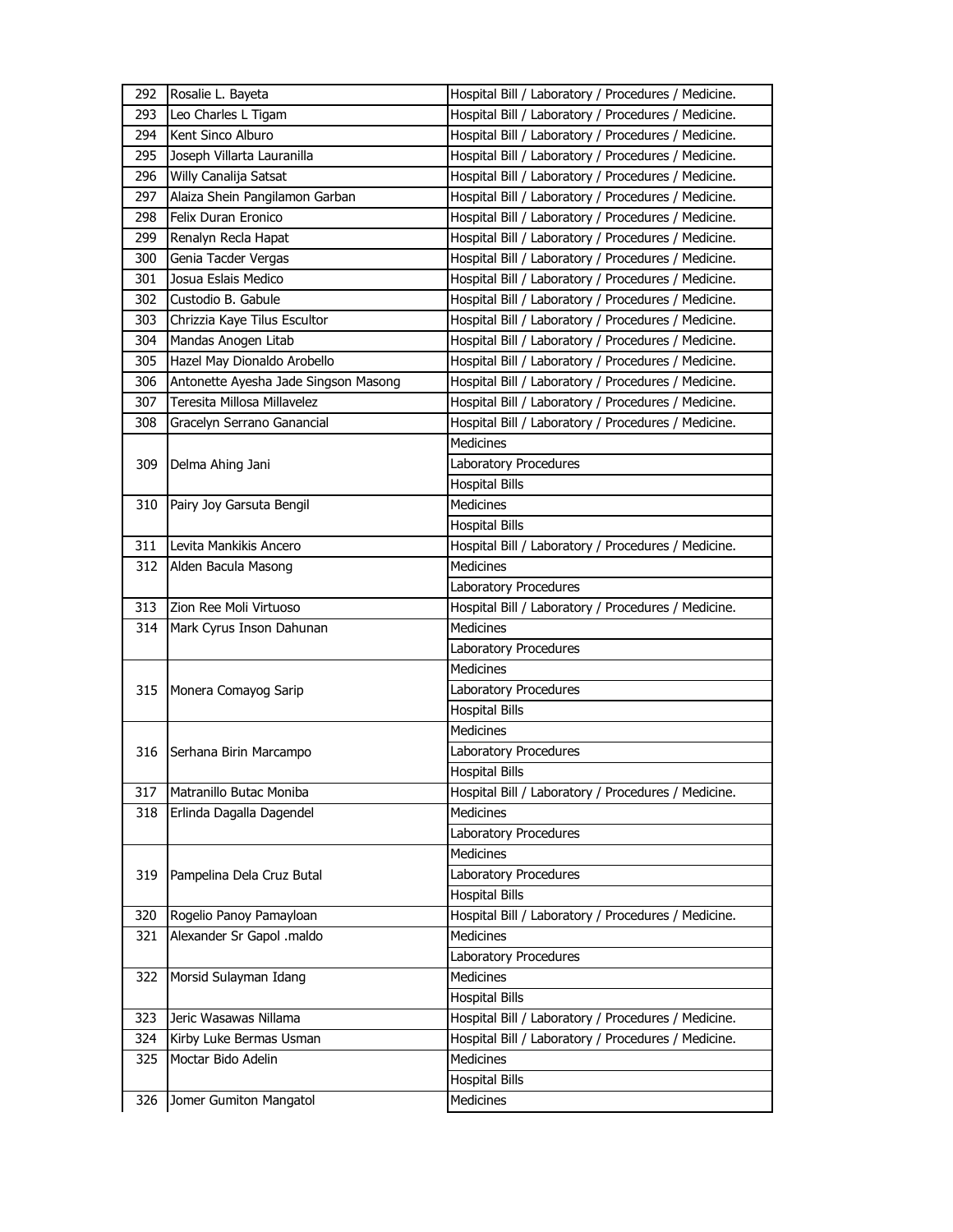|     |                             | <b>Hospital Bills</b>                               |
|-----|-----------------------------|-----------------------------------------------------|
| 327 | Felipe Abdon Gementiza      | Hospital Bill / Laboratory / Procedures / Medicine. |
|     |                             | <b>Medicines</b>                                    |
| 328 | Asher Macasling Sanal       | Laboratory Procedures                               |
|     |                             | <b>Hospital Bills</b>                               |
| 329 | Romle Taghap Gapor          | Hospital Bill / Laboratory / Procedures / Medicine. |
| 330 | Junrey Magsayo Caong        | <b>Medicines</b>                                    |
|     |                             | Laboratory Procedures                               |
| 331 | Daniel Amdo Cabaln          | Hospital Bill / Laboratory / Procedures / Medicine. |
| 332 | Cherifel Ente Tagbo         | Hospital Bill / Laboratory / Procedures / Medicine. |
| 333 | Edgar Dag-uman Baroro       | <b>Medicines</b>                                    |
|     |                             | <b>Hospital Bills</b>                               |
|     |                             | <b>Medicines</b>                                    |
| 334 | Samora Pagsabalan           | Laboratory Procedures                               |
|     |                             | <b>Hospital Bills</b>                               |
| 335 | Antonio Edoldol Enganio     | <b>Hospital Bills</b>                               |
|     |                             | <b>Medicines</b>                                    |
|     |                             | <b>Medicines</b>                                    |
| 336 | Jeneson Omandam Patong      | Laboratory Procedures                               |
|     |                             | <b>Hospital Bills</b>                               |
| 337 | Marmie Dunggay Gallardo     | <b>Medicines</b>                                    |
|     |                             | <b>Hospital Bills</b>                               |
| 338 | Lovely Jane Lumiap          | <b>Medicines</b>                                    |
|     |                             | <b>Hospital Bills</b>                               |
| 339 | Chary Palacain Saga         | Hospital Bill / Laboratory / Procedures / Medicine. |
|     | Maylyn Hampit Cabunoc       | <b>Medicines</b>                                    |
| 340 |                             | Laboratory Procedures                               |
|     |                             | <b>Hospital Bills</b>                               |
|     |                             | <b>Medicines</b>                                    |
| 341 | Althea Ampuan               | Laboratory Procedures                               |
|     |                             | <b>Hospital Bills</b>                               |
|     | Julita Arasani Cunani       | <b>Medicines</b>                                    |
| 342 |                             | Laboratory Procedures                               |
|     |                             | <b>Hospital Bills</b>                               |
|     |                             | <b>Medicines</b>                                    |
| 343 | Mergin Gabule Ermac         | Laboratory Procedures                               |
|     |                             | <b>Hospital Bills</b>                               |
|     |                             | <b>Medicines</b>                                    |
| 344 | Willy Abiso Mandeg          | Laboratory Procedures                               |
|     |                             | <b>Hospital Bills</b>                               |
| 345 | Rico Jr Villalon Bulat-ag   | Hospital Bill / Laboratory / Procedures / Medicine. |
| 346 | Pedrito Jr Asunsion Panagil | <b>Medicines</b>                                    |
|     |                             | <b>Hospital Bills</b>                               |
| 347 | Jeson Calum Salahop         | Medicines                                           |
|     |                             | <b>Hospital Bills</b>                               |
| 348 | Alfredo Jr Catacutan Tejano | <b>Hospital Bills</b>                               |
|     |                             | Medicines                                           |
| 349 | David Thon Mag-usara Tigam  | Hospital Bill / Laboratory / Procedures / Medicine. |
| 350 | Jomie Ongayo Labiag         | Hospital Bill / Laboratory / Procedures / Medicine. |
| 351 | Denver Taras Ladiagarong    | Hospital Bill / Laboratory / Procedures / Medicine. |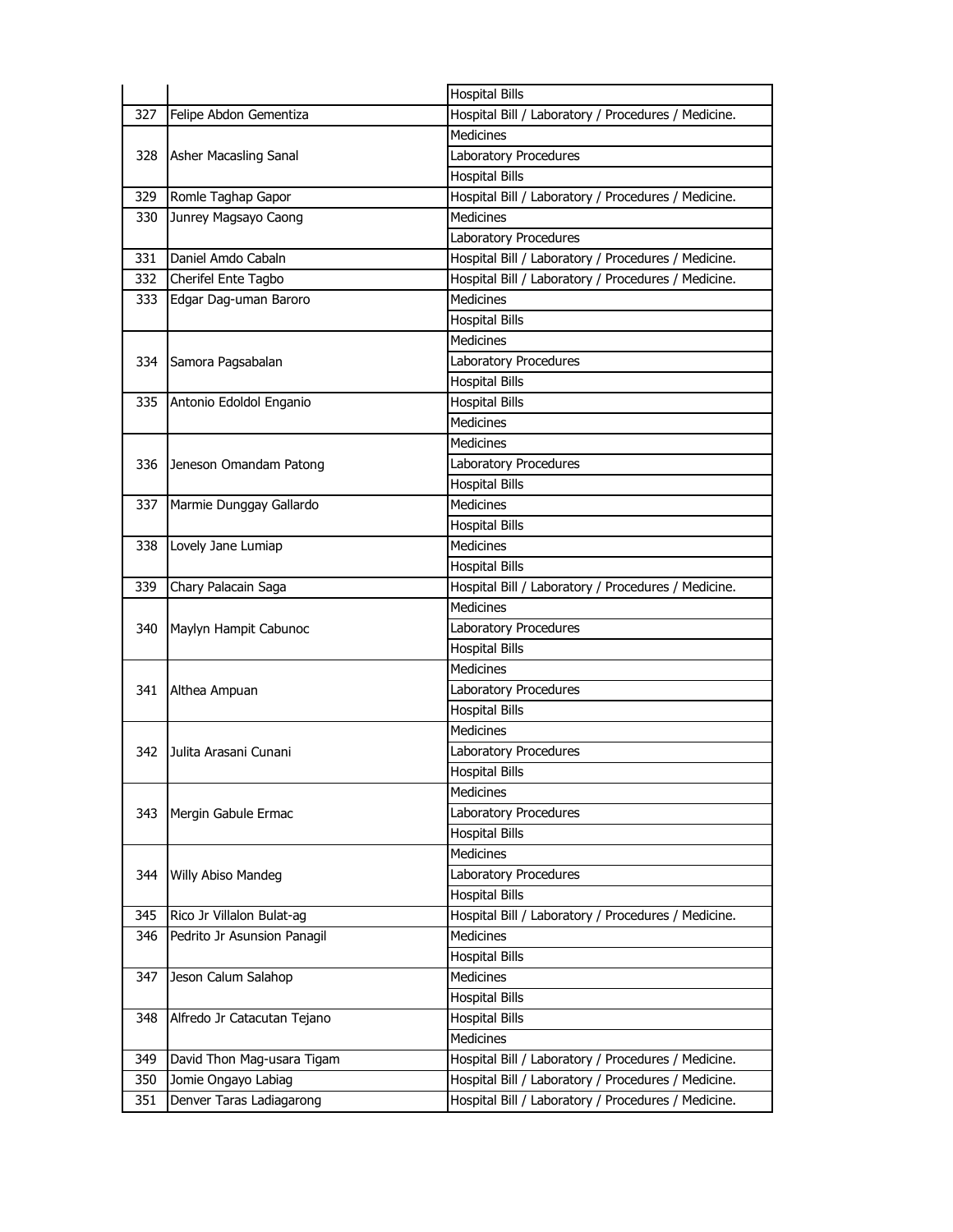| 352 | Leonora M. Bulandres           | Hospital Bill / Laboratory / Procedures / Medicine. |
|-----|--------------------------------|-----------------------------------------------------|
| 353 | Corazon Pol Maguid             | Hospital Bill / Laboratory / Procedures / Medicine. |
| 354 | Amina Baihaki Binudin          | Hospital Bill / Laboratory / Procedures / Medicine. |
| 355 | Alex Orih Buhisan              | Hospital Bill / Laboratory / Procedures / Medicine. |
| 356 | Ronald Esguirra Selaras        | Hospital Bill / Laboratory / Procedures / Medicine. |
| 357 | Jemma Saagundo Aso             | Hospital Bill / Laboratory / Procedures / Medicine. |
| 358 | Monaisa Ansao Diwa             | Hospital Bill / Laboratory / Procedures / Medicine. |
| 359 | Sulay - Bugay                  | Hospital Bill / Laboratory / Procedures / Medicine. |
| 360 | Delia B Tapang                 | Hospital Bill / Laboratory / Procedures / Medicine. |
| 361 | Almansor Tumbaga Casim.        | Hospital Bill / Laboratory / Procedures / Medicine. |
| 362 | Donessa Dagatan Jaque          | Hospital Bill / Laboratory / Procedures / Medicine. |
| 363 | Edgin Guatno Agan              | Hospital Bill / Laboratory / Procedures / Medicine. |
| 364 | Jhea Saquilabon Ligawan        | Hospital Bill / Laboratory / Procedures / Medicine. |
| 365 | Lizel Saquilabon Ligawan       | Hospital Bill / Laboratory / Procedures / Medicine. |
| 366 | Antonio Arcenio Cimeni         | Hospital Bill / Laboratory / Procedures / Medicine. |
| 367 | Reechelyn Roxas Esta�ero       | Hospital Bill / Laboratory / Procedures / Medicine. |
| 368 | Althea Gallego Delicano        | Hospital Bill / Laboratory / Procedures / Medicine. |
| 369 | Aurelia Caoete Villamonte      | Hospital Bill / Laboratory / Procedures / Medicine. |
| 370 | Angel Calderon Masayon         | Hospital Bill / Laboratory / Procedures / Medicine. |
| 371 | Rafzel Serenio Urot            | Hospital Bill / Laboratory / Procedures / Medicine. |
| 372 | Norhata Anas Guloy             | Hospital Bill / Laboratory / Procedures / Medicine. |
| 373 | Baby Girl - Jarantilla         | Hospital Bill / Laboratory / Procedures / Medicine. |
| 374 | Klay Mikkel Salvanera Briones  | Hospital Bill / Laboratory / Procedures / Medicine. |
| 375 | Wilfreda Yamido Damas          | Hospital Bill / Laboratory / Procedures / Medicine. |
| 376 | Efraim Namoc Agbon             | Hospital Bill / Laboratory / Procedures / Medicine. |
| 377 | King Lemuel Colegio Evangelio  | Hospital Bill / Laboratory / Procedures / Medicine. |
| 378 | Feliciano Labisto Delos Santos | Hospital Bill / Laboratory / Procedures / Medicine. |
| 379 | Arselinda Mahalidan Guindawin  | Hospital Bill / Laboratory / Procedures / Medicine. |
| 380 | Antonio Empase Mariquit        | Hospital Bill / Laboratory / Procedures / Medicine. |
| 381 | Almera Morales Tambus          | Hospital Bill / Laboratory / Procedures / Medicine. |
| 382 | Kesha Angelica Cole Buga       | Hospital Bill / Laboratory / Procedures / Medicine. |
| 383 | Noel Den-den Alambatang        | Hospital Bill / Laboratory / Procedures / Medicine. |
| 384 | Berna Isnaji Tagayan           | Hospital Bill / Laboratory / Procedures / Medicine. |
| 385 | Analiza. Lantapi Castillo      | Hospital Bill / Laboratory / Procedures / Medicine. |
| 386 | Martin Noridia Huliman         | Hospital Bill / Laboratory / Procedures / Medicine. |
| 387 | Mila Salasani Damdamon         | Hospital Bill / Laboratory / Procedures / Medicine. |
| 388 | Gregory Amparado Sumampong     | Hospital Bill / Laboratory / Procedures / Medicine. |
| 389 | Teresita Apiag Sanlao          | Hospital Bill / Laboratory / Procedures / Medicine. |
| 390 | Alona Dag-uman Pantorilla      | Hospital Bill / Laboratory / Procedures / Medicine. |
| 391 | Jerry Dialangan Buay           | Hospital Bill / Laboratory / Procedures / Medicine. |
| 392 | Alec Thereize - Namocatcat     | Hospital Bill / Laboratory / Procedures / Medicine. |
| 393 | Danica Landiao Mabini          | Hospital Bill / Laboratory / Procedures / Medicine. |
| 394 | Martin Billiones Paglinawan    | Hospital Bill / Laboratory / Procedures / Medicine. |
| 395 | Joselito Pasco Bardon          | Hospital Bill / Laboratory / Procedures / Medicine. |
| 396 | Arvell Sean C. Crausus         | Hospital Bill / Laboratory / Procedures / Medicine. |
| 397 | Rosel Sulo Belinario           | Hospital Bill / Laboratory / Procedures / Medicine. |
| 398 | Aslie Lakibol Sheik            | Hospital Bill / Laboratory / Procedures / Medicine. |
| 399 | Tibayra Oliman Oliman          | Hospital Bill / Laboratory / Procedures / Medicine. |
| 400 |                                | Hospital Bill / Laboratory / Procedures / Medicine. |
|     | Mark Kevin P Dumandan          |                                                     |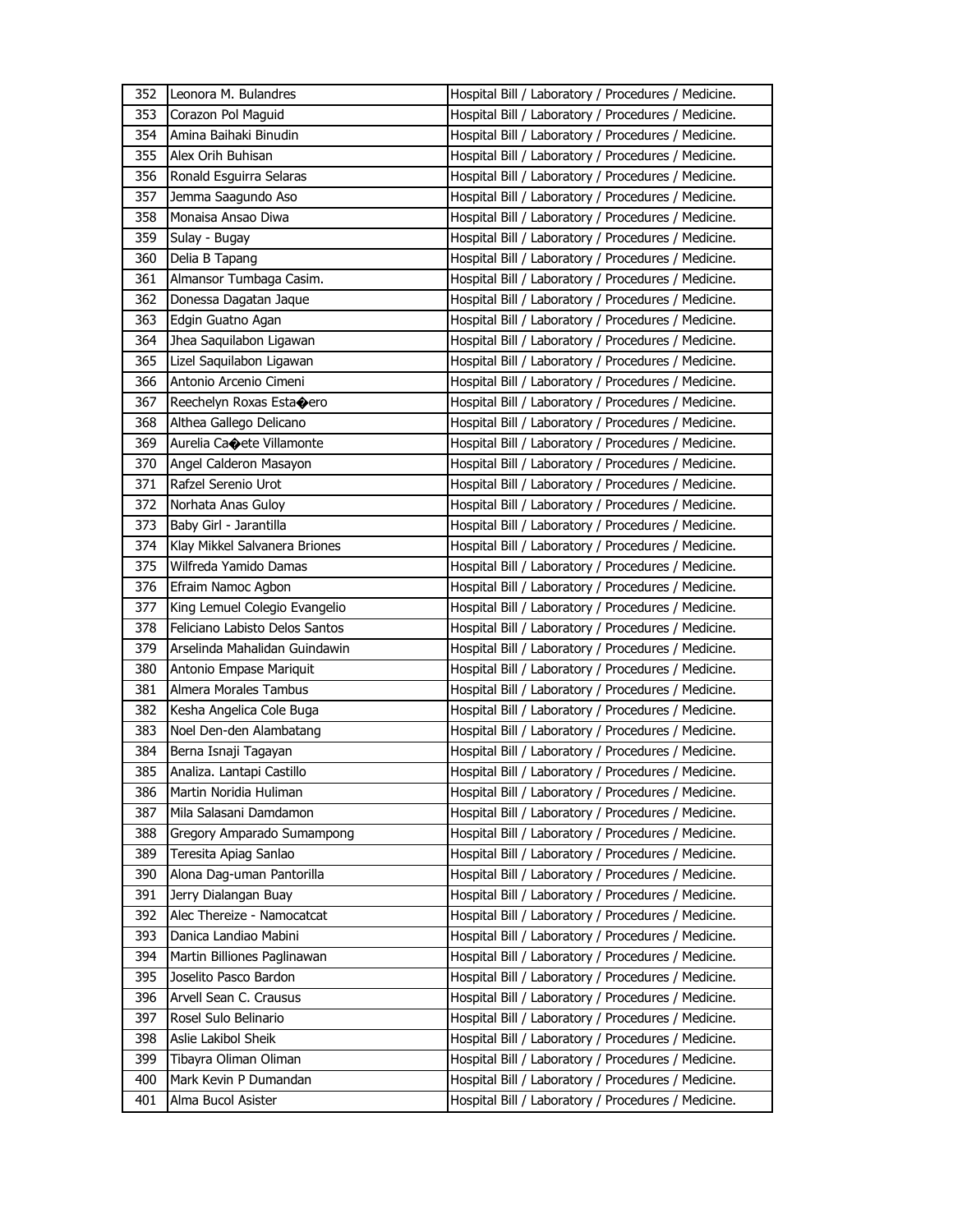| 402 | Lianne Mae Aguhon Bicoy            | Hospital Bill / Laboratory / Procedures / Medicine. |
|-----|------------------------------------|-----------------------------------------------------|
| 403 | Contancio Hilardo Mauro            | Hospital Bill / Laboratory / Procedures / Medicine. |
| 404 | Kim Kenneth Domine Enot            | Hospital Bill / Laboratory / Procedures / Medicine. |
| 405 | Aida Obid Sajol                    | Hospital Bill / Laboratory / Procedures / Medicine. |
| 406 | John Sherglen Buenavista Mayordomo | Hospital Bill / Laboratory / Procedures / Medicine. |
| 407 | Rheamae Trazo Handumon             | Hospital Bill / Laboratory / Procedures / Medicine. |
| 408 | Lovely Joy Clarion Maglasang       | Hospital Bill / Laboratory / Procedures / Medicine. |
| 409 | Ramil Malaguas Enriquez            | Hospital Bill / Laboratory / Procedures / Medicine. |
| 410 | Christopher Mobida Sacil           | Laboratory/Procedures/Medicines.                    |
| 411 | Myrna Gilig Centino                | Hospital Bill / Laboratory / Procedures / Medicine. |
| 412 | Xy-ian Jeff Sinco Damiano          | Hospital Bill / Laboratory / Procedures / Medicine. |
| 413 | Marilyn Tingal Moriones            | Hospital Bill / Laboratory / Procedures / Medicine. |
| 414 | Mary Ann Gutierez Lara             | Hospital Bill / Laboratory / Procedures / Medicine. |
| 415 | Johnmher Capit Sarona              | Hospital Bill / Laboratory / Procedures / Medicine. |
| 416 | Flint Zues - Malindang             | Hospital Bill / Laboratory / Procedures / Medicine. |
| 417 | Raquel Padilla Garciano            | Hospital Bill / Laboratory / Procedures / Medicine. |
| 418 | Myllene Limo Lundayan              | Hospital Bill / Laboratory / Procedures / Medicine. |
| 419 | Vicente Amplao Tuusan              | Hospital Bill / Laboratory / Procedures / Medicine. |
| 420 | Aaliya Gabrielle Arroyo Tambiga    | Hospital Bill / Laboratory / Procedures / Medicine. |
| 421 | Rheapee Villagonzalo Tagalogon     | Hospital Bill / Laboratory / Procedures / Medicine. |
| 422 | Juraidz Labura Calam               | Hospital Bill / Laboratory / Procedures / Medicine. |
| 423 | Leona Clabite Gabule               | Hospital Bill / Laboratory / Procedures / Medicine. |
| 424 | Amie Gormez Wahing                 | Hospital Bill / Laboratory / Procedures / Medicine. |
| 425 | Tarhata Malayang Anas              | Hospital Bill / Laboratory / Procedures / Medicine. |
| 426 | Bryan Jay Arsula Mangharal         | Hospital Bill / Laboratory / Procedures / Medicine. |
| 427 | Catherine Senina Busmion           | Hospital Bill / Laboratory / Procedures / Medicine. |
| 428 | Rona Alviar Flores                 | Hospital Bill / Laboratory / Procedures / Medicine. |
| 429 | Karen Cabatcha Llanes              | Hospital Bill / Laboratory / Procedures / Medicine. |
| 430 | Carl Joseph Borero Durac           | Hospital Bill / Laboratory / Procedures / Medicine. |
| 431 | Jhanzel Caoete Rabaca              | Hospital Bill / Laboratory / Procedures / Medicine. |
| 432 | Juan Daitol Alburo                 | Hospital Bill / Laboratory / Procedures / Medicine. |
| 433 | Pablito Gayanan Elis               | Hospital Bill / Laboratory / Procedures / Medicine. |
| 434 | Marian Masong Pizaro               | Hospital Bill / Laboratory / Procedures / Medicine. |
| 435 | Vilma Legis Tumutod                | Hospital Bill / Laboratory / Procedures / Medicine. |
| 436 | Alyssa Pilar Ganancial Casinillo   | Hospital Bill / Laboratory / Procedures / Medicine. |
| 437 | Pango - Damdamon                   | Hospital Bill / Laboratory / Procedures / Medicine. |
| 438 | Nurhana Arip Salih                 | Hospital Bill / Laboratory / Procedures / Medicine. |
| 439 | Farhana Son Ismael                 | Hospital Bill / Laboratory / Procedures / Medicine. |
| 440 | Ferlen Campomanes Paler            | Hospital Bill / Laboratory / Procedures / Medicine. |
| 441 | Rogeldo Sarona Dayanan             | Hospital Bill / Laboratory / Procedures / Medicine. |
| 442 | Remina Langhay Abella              | Hospital Bill / Laboratory / Procedures / Medicine. |
| 443 | Edito L Cabaluna                   | Hospital Bill / Laboratory / Procedures / Medicine. |
| 444 | Abdulsamad Anong Samin             | Hospital Bill / Laboratory / Procedures / Medicine. |
| 445 | Charita Ocno Calisang              | Hospital Bill / Laboratory / Procedures / Medicine. |
| 446 | Editha Gulo Aguilor                | Hospital Bill / Laboratory / Procedures / Medicine. |
| 447 | Lailani Celeste Romano             | Hospital Bill / Laboratory / Procedures / Medicine. |
| 448 | Jenny Mae Mariano Tubayan          | Hospital Bill / Laboratory / Procedures / Medicine. |
| 449 | Arsenia Cuadero Sumagang           | Hospital Bill / Laboratory / Procedures / Medicine. |
| 450 | Danilo Tanog Liganan               | Hospital Bill / Laboratory / Procedures / Medicine. |

Total Patient: 450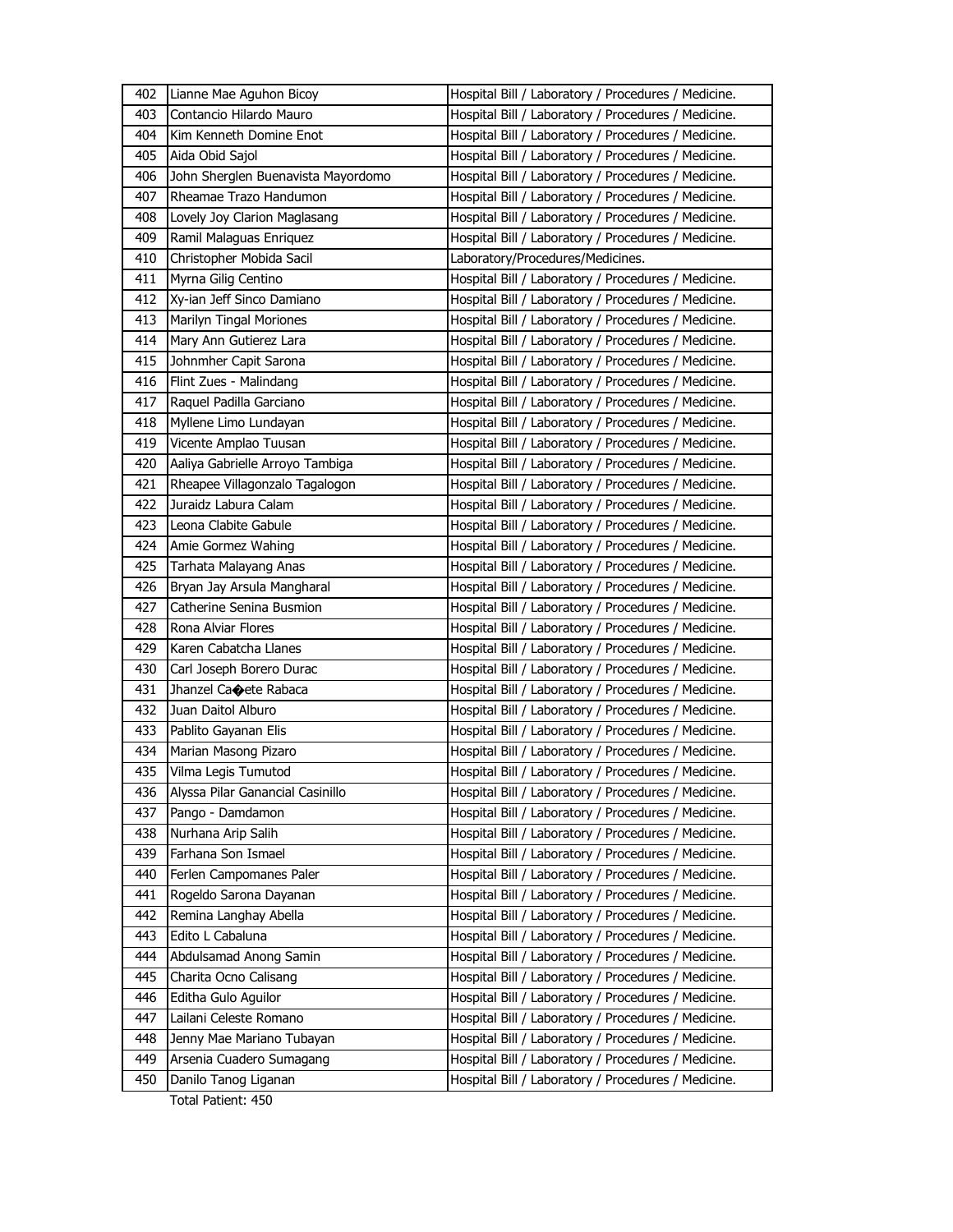

For the month of May year 2020 MARGOSATUBIG REGIONAL HOSPITAL

| No#                                    | <b>Name of Patient</b> | Assistance |  |
|----------------------------------------|------------------------|------------|--|
| No received factoral faithful property |                        |            |  |

 $\equiv$  No record found for this month  $\equiv$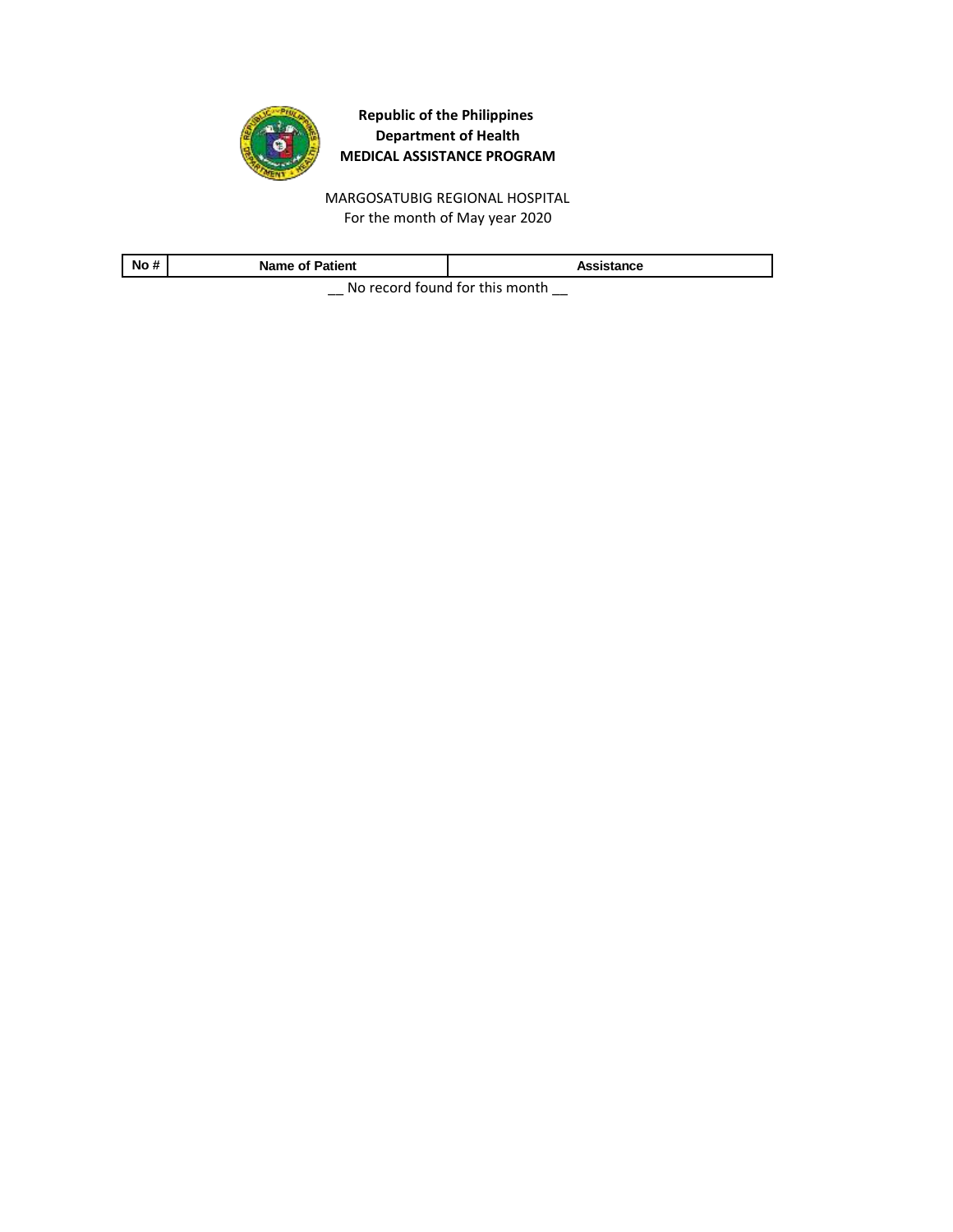

MARGOSATUBIG REGIONAL HOSPITAL For the month of June year 2020

| No #                             | <b>Name of Patient</b> | Assistance |  |
|----------------------------------|------------------------|------------|--|
| Ne recent found for this meanth. |                        |            |  |

 $\equiv$  No record found for this month  $\equiv$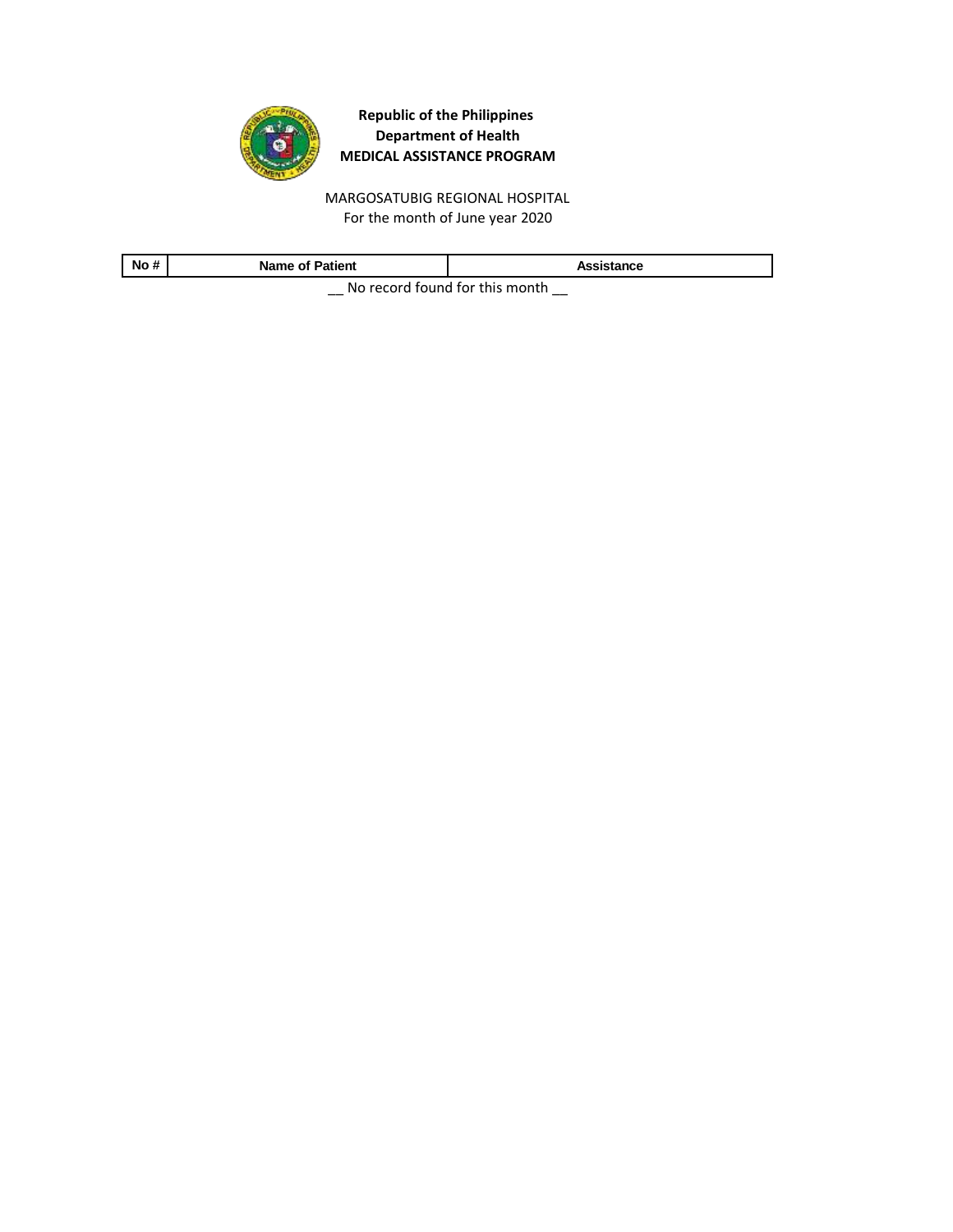

MARGOSATUBIG REGIONAL HOSPITAL For the month of July year 2020

| No #                           | <b>Name of Patient</b> | Assistance |
|--------------------------------|------------------------|------------|
| No rocard found for this month |                        |            |

 $\equiv$  No record found for this month  $\equiv$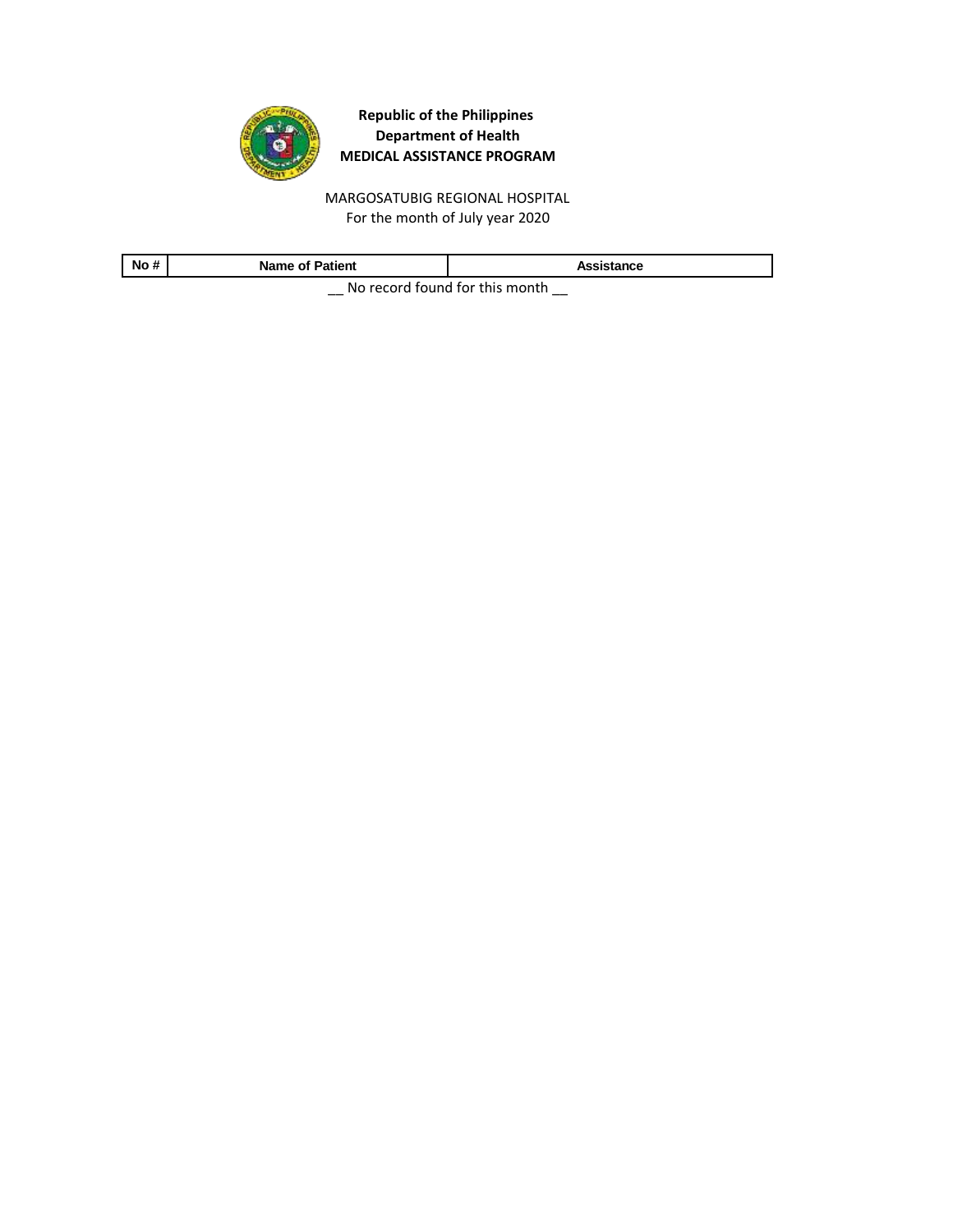

MARGOSATUBIG REGIONAL HOSPITAL For the month of August year 2020

| No#                              | <b>Name of Patient</b> | Assistance |  |
|----------------------------------|------------------------|------------|--|
| No recent found for this meanth. |                        |            |  |

\_\_ No record found for this month \_\_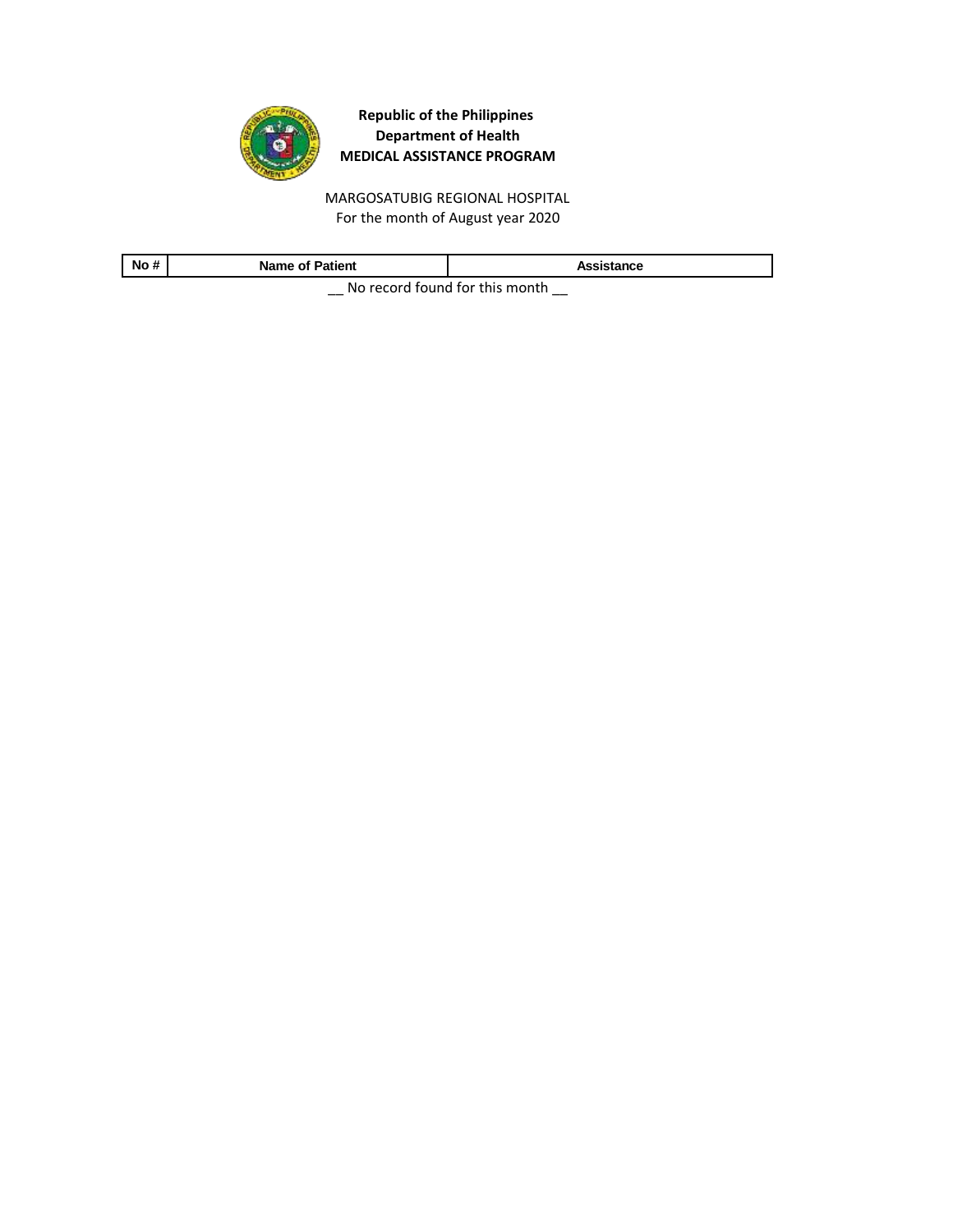

MARGOSATUBIG REGIONAL HOSPITAL For the month of September year 2020

| .<br><b>No</b><br>x.<br>$\boldsymbol{\pi}$ | <b>Name of Patient</b> | Assistance |  |
|--------------------------------------------|------------------------|------------|--|
| Ale as south formed fourth-to-assembly     |                        |            |  |

\_\_ No record found for this month \_\_